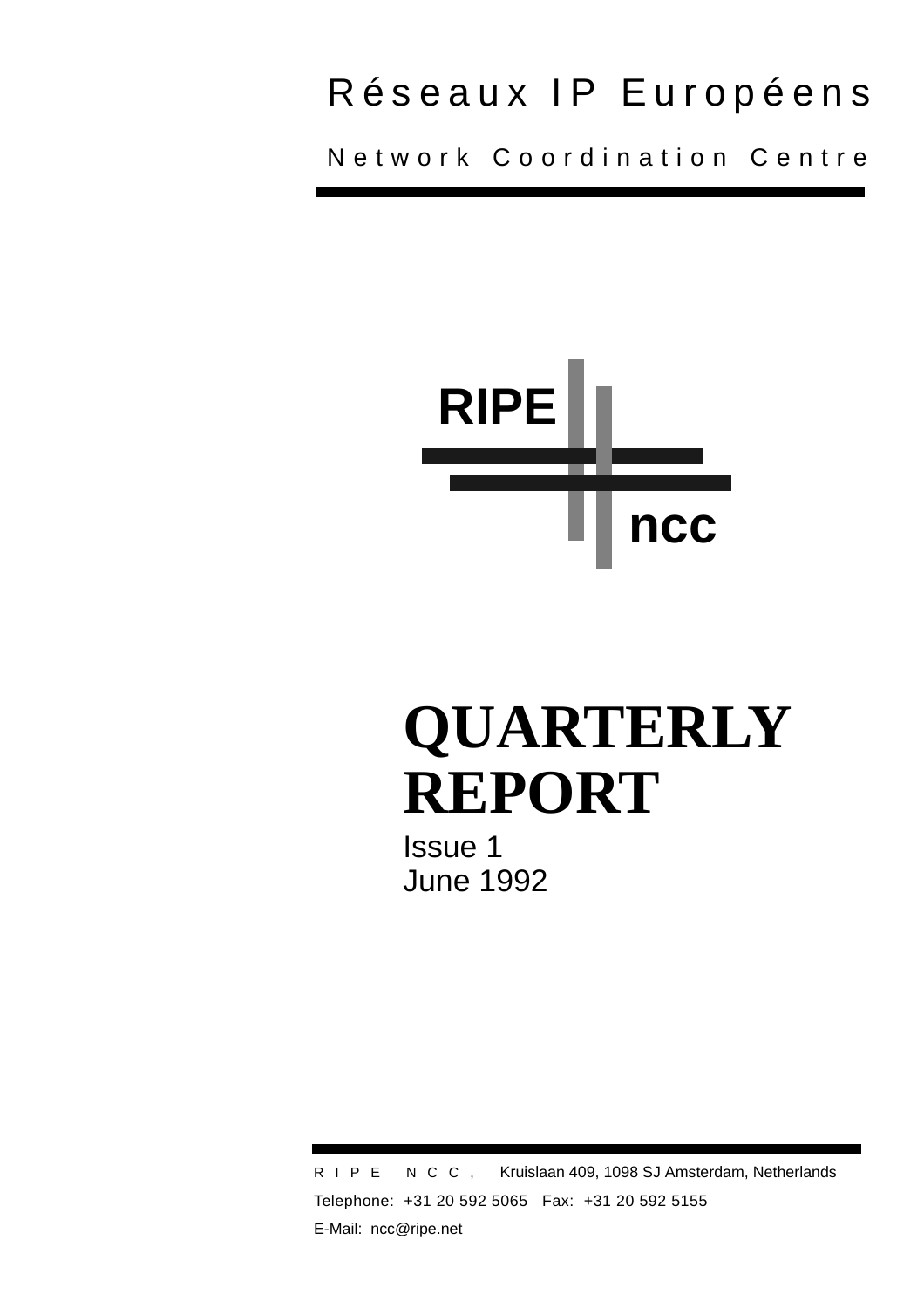RIPE Network Coordination Centre

Quarterly Report

Issue 1, June 1992

| <b>Introduction</b>                                              |
|------------------------------------------------------------------|
| <b>Management Summary</b>                                        |
| <b>Activities</b>                                                |
| <b>General Set Up</b>                                            |
| <b>DNS Coordination</b>                                          |
| <b>RIPE Network Management Database</b>                          |
| <b>Document Store</b>                                            |
| Interactive Information Server                                   |
| <b>General Service Usage Statistics</b>                          |
| <b>Information Leaflets</b>                                      |
| Presentations                                                    |
| <b>RIPE Support Activities</b>                                   |
| <b>EBONE Support</b>                                             |
| <b>Internet Registry</b><br><b>Intercontinental Coordination</b> |
| <b>Referrals and End-User Enquiries</b>                          |
|                                                                  |
| <b>Important Topics</b>                                          |
| Statistics and charging models                                   |
| <b>Network Maps</b>                                              |
| <b>Acknowledgements</b>                                          |
| <b>Appendix A</b>                                                |
| <b>Internet Numbers Registration Procedures</b>                  |
| <b>Appendix B</b>                                                |
| <b>Meetings Attended</b>                                         |
| <b>Appendix C</b>                                                |
| How to use the Interactive Information Server                    |
| <b>Appendix D</b>                                                |
| Domain Table                                                     |
| <b>Appendix G</b>                                                |
| <b>Graphics of Statistical Tables</b>                            |

**RIPE**

**ncc**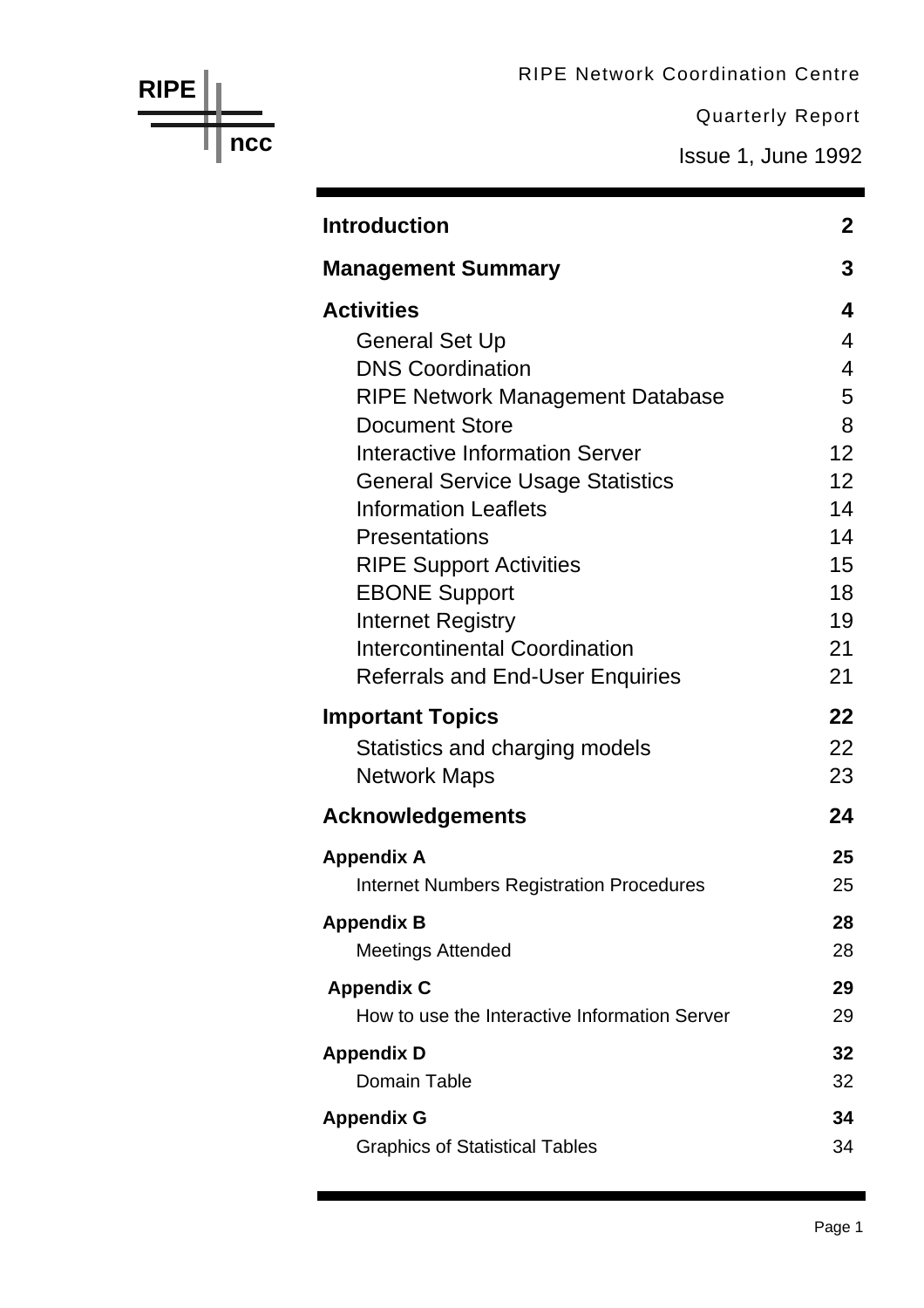

Issue 1, June 1992

# Introduction

The IP world in Europe is a concatenation of a large number of individual networks. These networks are extremely diverse and consist of regional networks, national networks, international networks, research networks, commercial networks and a number of commercial organisations.

RIPE is the organisation where these networks meet to discuss issues of common interest. RIPE has been functioning since 1989. Currently over 60 networking organisations participate in the work of RIPE. The result of the RIPE coordination effort is that the individual end user is presented on his desktop with a uniform IP service all over Europe, irrespective of the network his workstation is attached to.

The RIPE Network Coordination Centre (NCC) formally began in April 1992. It exists both as a support centre and a service centre. It functions to coordinate and support all RIPE activities which cannot effectively be performed by volunteers from the participating organisations. Additionally it functions to provide services to network operators throughout Europe. The activities of the RIPE NCC are defined in the "RIPE NCC Activity Plan" (document ripe-w07).

This is the first quarterly report from the RIPE NCC covering the second quarter of 1992.Comments and suggestions regarding both the content and the format are welcomed.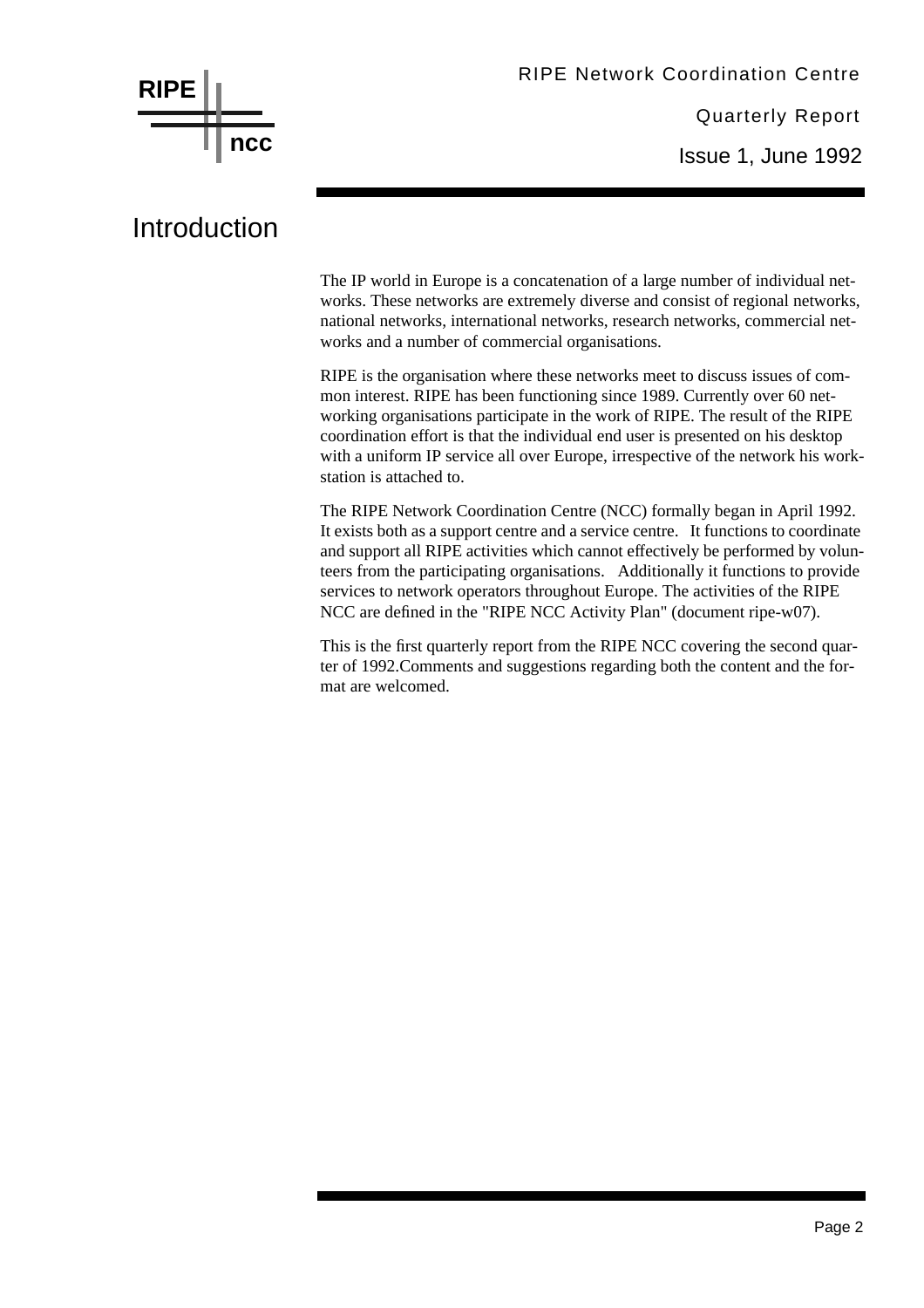# Management Summary

# A good and quick start

The RIPE NCC formally started operations in April 1992 with the NCC manager. He was joined in May by the network engineer and the network administrator. During March, even before the official start of activities, the office space was organised and the computing equipment was installed. This enabled the NCC to provide core services from day one.

The first two months of operation with the full staff complement were used to quickly establish a comprehensive set of services, as specified in the NCC activity plan. Some of these were a continuation of services that hitherto had been provided elsewhere. An orderly and timely transition to the NCC of these services was carried out with help of all those who had been involved with their provision. Recently, the NCC has established a number of new services. Detailed information about all the activities can be found in "Activities" on page 4.

As expected general set-up and training activities also consumed resources during this phase. Since these activities are operational overheads, they will not be detailed below.

#### **Priorities**

During this start-up phase, priority was given to establishing those activities which can be both quickly initiated and produce results. Activities needing a longer set-up time and/or those which need considerable guidance from RIPE have been postponed until a basic service level is achieved and recognised by the community.

# Important Topics

The section on "Important Topics" on page 22 highlights issues around future charging models for NCC services and the mapping activity.

# **Outlook**

The NCC will use the next three months to consolidate the current achievements and to stimulate consensus building in RIPE about priorities for the longer term activities. These will then be started in the third quarter of NCC operations following the next RIPE meeting.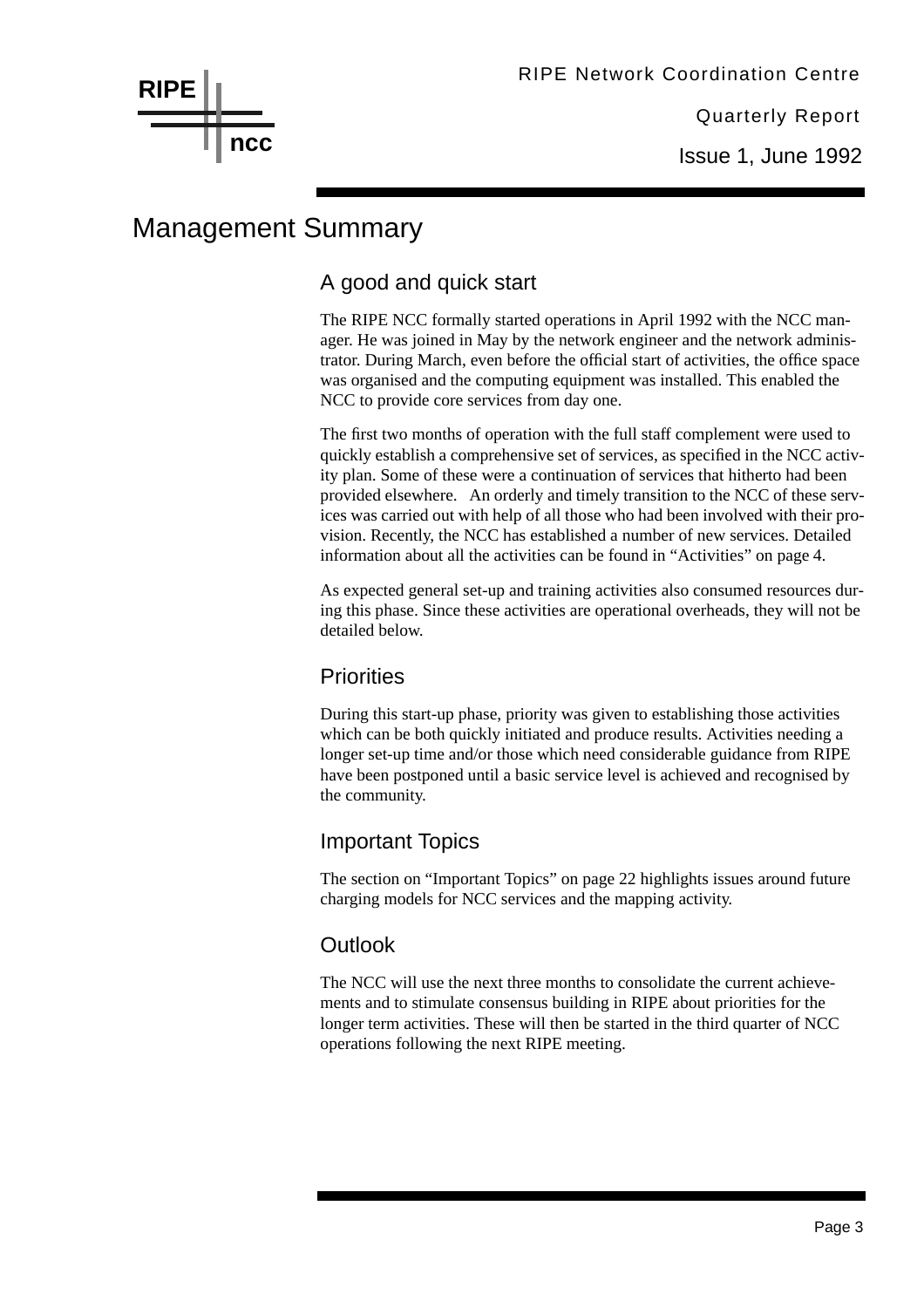

# **Activities**

A key focus for the RIPE NCC is to act as a central point for both information gathering and dissemination. Furthermore, it is vital that the information held by the NCC is easily accessible and easy to use. To this end, the NCC has in it's first quarter of operation, a number of successes to report.

# **General Set Up**

The NCC is located in offices rented at NIKHEF in Amsterdam.

The NCC computing equipment was delivered and set up by late March. This enabled the NCC to provide some services from day one and to use the computers to support the RIPE meeting in April.

The NCC operates 5 SUN ELC machines on a private Ethernet. Two machines are located in the NIKHEF computer room. These machines function as the public server host and the NCC file server respectively. The remaining three machines are used as personal workstations for NCC staff and are located in the NCC office. Both IP and X.25 network connections were installed immediately after delivery of the hardware. Reliability of the computing equipment has been excellent. The public server has been available without interruption for the last 82 days of the quarter.

# **DNS Coordination**

The NCC has taken over the RIPE DNS hostcount which previously had been produced on a volunteer basis. All hosts listed in the RIPE part of the DNS (the Internet Directory) are counted. This gives a good indication of the size of the RIPE community in terms of machines.The hostcount is currently gathered once per month and distributed via the RIPE mailing list.

In addition the DNS output which is used to produce the hostcount, is archived in the RIPE document store. This output also contains error messages, which can be retrieved from the document store by DNS managers, to check their part of the DNS tree for errors.

Also archived in the document store, is a graph showing the growth of the IP network in Europe, in terms of DNS registered hosts. This graph shows an exponential growth. The graph can also be found on page 43.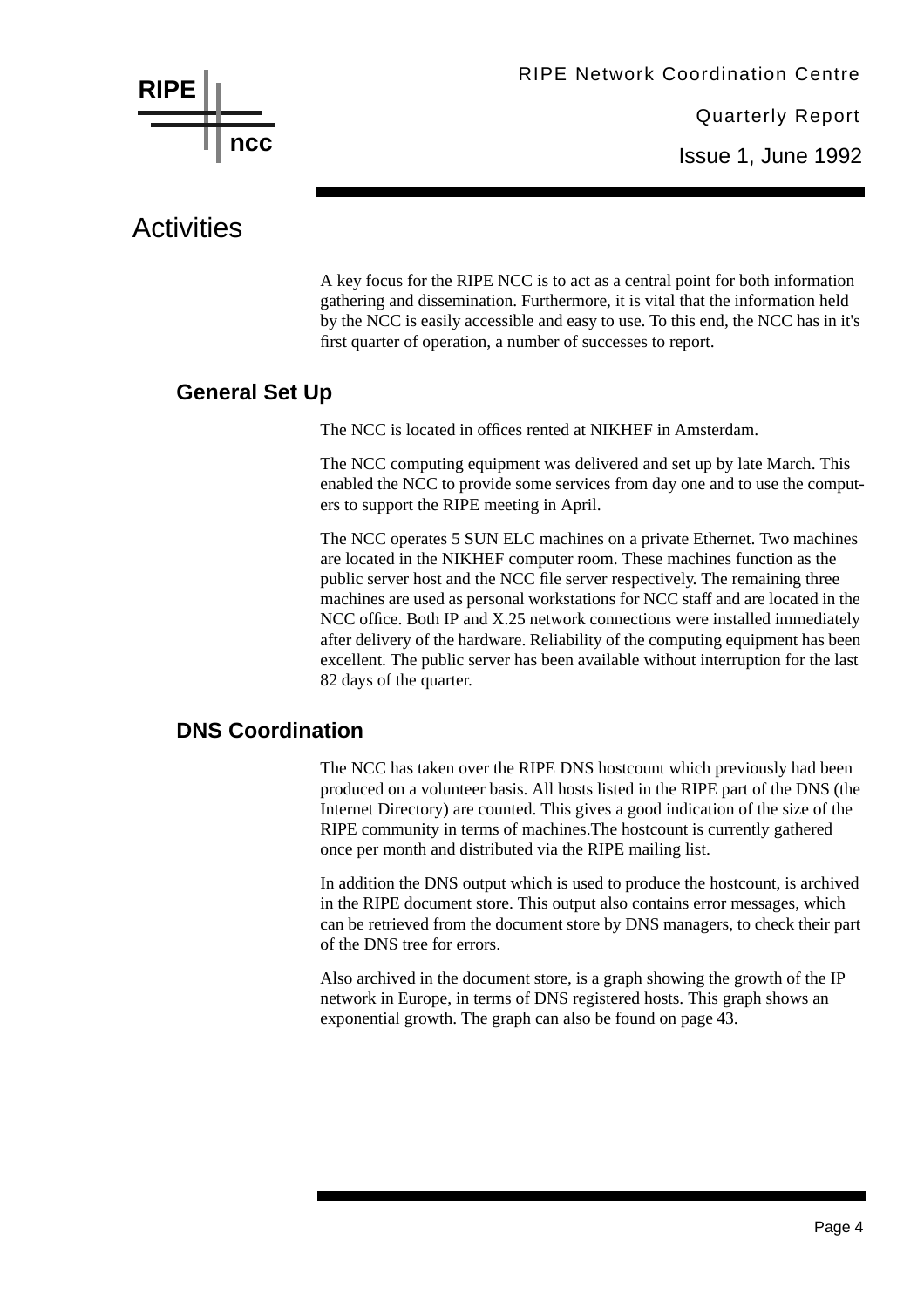# Quarterly Report RIPE Network Coordination Centre

Issue 1, June 1992

| 1990 | Oct | 26141  |
|------|-----|--------|
|      | Nov | 33665  |
|      | Dec | 29226  |
| 1991 | Jan | 43799  |
|      | Feb | 44000  |
|      | Mar | 44506  |
|      | Apr | 46948  |
|      | May | 52000  |
|      | Jun | 63267  |
|      | Jul | 67000  |
|      | Aug | 73069  |
|      | Sep | 92834  |
|      | Oct | 104828 |
|      | Nov | 129652 |
|      | Dec | 133000 |
| 1992 | Jan | 141308 |
|      | Feb | 161431 |
|      | Mar | 167931 |
|      | Apr | 170000 |
|      | May | 182528 |
|      | Jun | 196758 |

The following table gives a historical view of the number of hosts counted:

# **RIPE Network Management Database**

**RIPE**

**ncc**

#### Smooth cutover

After being operated by EUnet for more than two years the RIPE database was moved to the NCC server machine by late March. EUnet personnel have been extremely helpful in achieving a totally seamless cutover which was invisible for the database users. The table below shows the development of the RIPE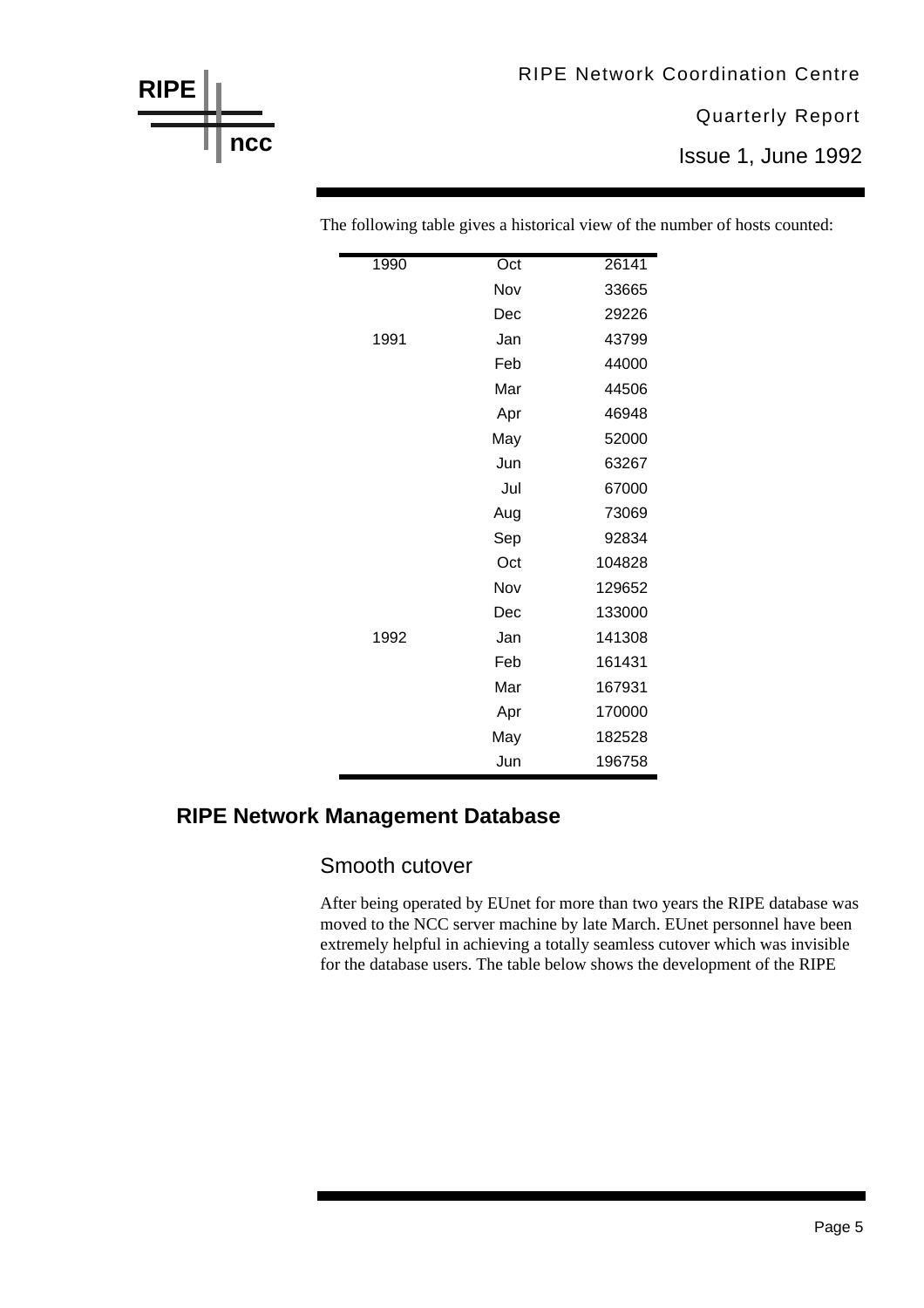Issue 1, June 1992

database in terms of objects registered since the first formal report to RIPE in November 1990. A graphical representation of this table can be found on page 41.

| Month         | <b>Nets</b> | Persons | Domains |
|---------------|-------------|---------|---------|
| <b>Nov 90</b> | 643         | 670     |         |
| Jun 91        | 1270        | 1053    | 845     |
| Jan 92        | 2728        | 1792    | 1254    |
| Apr 92        | 3365        | 2242    | 1360    |
| <b>Jun 92</b> | 3797        | 2736    | 1422    |

This shows that the increase in the number of domain objects is relatively low. The main reason for this is that there is no direct incentive to register in the RIPE database in addition to the DNS. The rationale for the domain object in the RIPE database was that certain information like an organisation's full name and contact person's phone number could not be included in the DNS. Since RFC1183 specifies how to code contact information for domains in the DNS, the RIPE DNS working group should review the usefulness of this object.

#### Better updates and improved consistency

After the move, users now enjoy better response times on WHOIS queries and more frequent update runs. The current frequency of update run is once per working day. This ensures that users perceive the database update process as predictable. During the reporting period the NCC has processed 12549 object updates, an average of 139 per day. The number of updates received per month varies widely with peaks usually occurring just before RIPE meetings.

The updates consist of additions and changes as well as so called "NOOPs". NOOPs are updates received which do not differ from the information already recorded in the database. The NCC accepts such requests because it makes bulk updates from secondary NICs easier: secondary NICs can just send in their whole database without having to select just the records which changed since the last bulk update was sent to the NCC. The NCC started to keep statistics of the different kinds of update in June:

| Updated     | 286  | 16%        |
|-------------|------|------------|
| Added       | 483  | <b>27%</b> |
| <b>NOOP</b> | 1005 | 57%        |

Tools to check the consistency of the database have been improved. The availability of full time staff at the NCC has made it possible to apply these tools more frequently and to actively follow up any inconsistencies detected. Previously this was outside the resources of the volunteer staff who maintained the database.

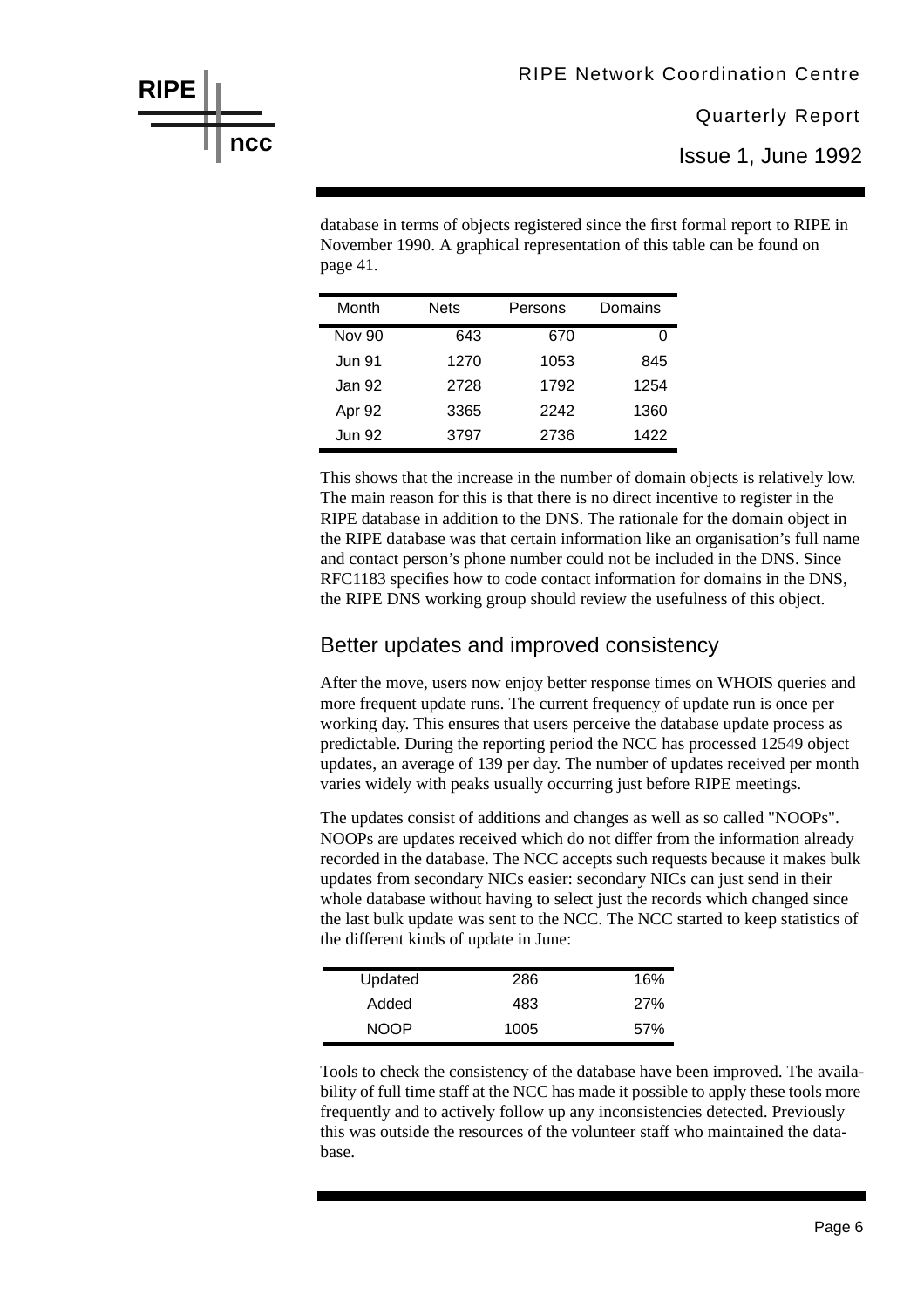Issue 1, June 1992

# Network in DNS registered in RIPE database.

This table shows per country, the percentage of the IP networks found in the DNS that also feature in the RIPE database. For network management purposes it is desirable that all networks found in the DNS are registered in the RIPE database. With the help of local NICs/NOCs the RIPE NCC will take actions to increase coverage where needed. An explanation of domain names and other categories used in tables can be found in "Appendix D" on page 32. A graphical representation of this table can be found on page 42

| Country   | Nets in DNS    | Nets in DB     | Percentage     |
|-----------|----------------|----------------|----------------|
| BE        | $\overline{8}$ | $\overline{8}$ | 100            |
| CS        | 6              | 6              | 100            |
| HU        | 3              | 3              | 100            |
| <b>TN</b> | $\mathbf 1$    | 1              | 100            |
| YU        | 3              | 3              | 100            |
| <b>FR</b> | 286            | 273            | 95             |
| <b>CH</b> | 87             | 81             | 93             |
| IE        | 11             | 10             | 91             |
| PL        | 10             | 9              | 90             |
| ES        | 18             | 16             | 89             |
| IT        | 74             | 61             | 82             |
| <b>NL</b> | 94             | 76             | 81             |
| DE        | 287            | 231            | 80             |
| PT        | 30             | 24             | 80             |
| $\sf IL$  | 21             | 15             | 71             |
| UK        | 171            | 116            | 68             |
| <b>GR</b> | 12             | 8              | 67             |
| AT        | 47             | 30             | 64             |
| <b>NO</b> | 41             | 24             | 59             |
| IS        | $\overline{c}$ | $\mathbf{1}$   | 50             |
| LU        | $\overline{2}$ | 1              | 50             |
| <b>SE</b> | 150            | 74             | 49             |
| DK        | 20             | 8              | 40             |
| FI        | 350            | 24             | $\overline{7}$ |

# WHOIS client under development

A RIPE version of the WHOIS client program for Unix is under development at the NCC. This client program will make it possible to access the RIPE database as default rather than the DDN NIC database. It will also provide a more con-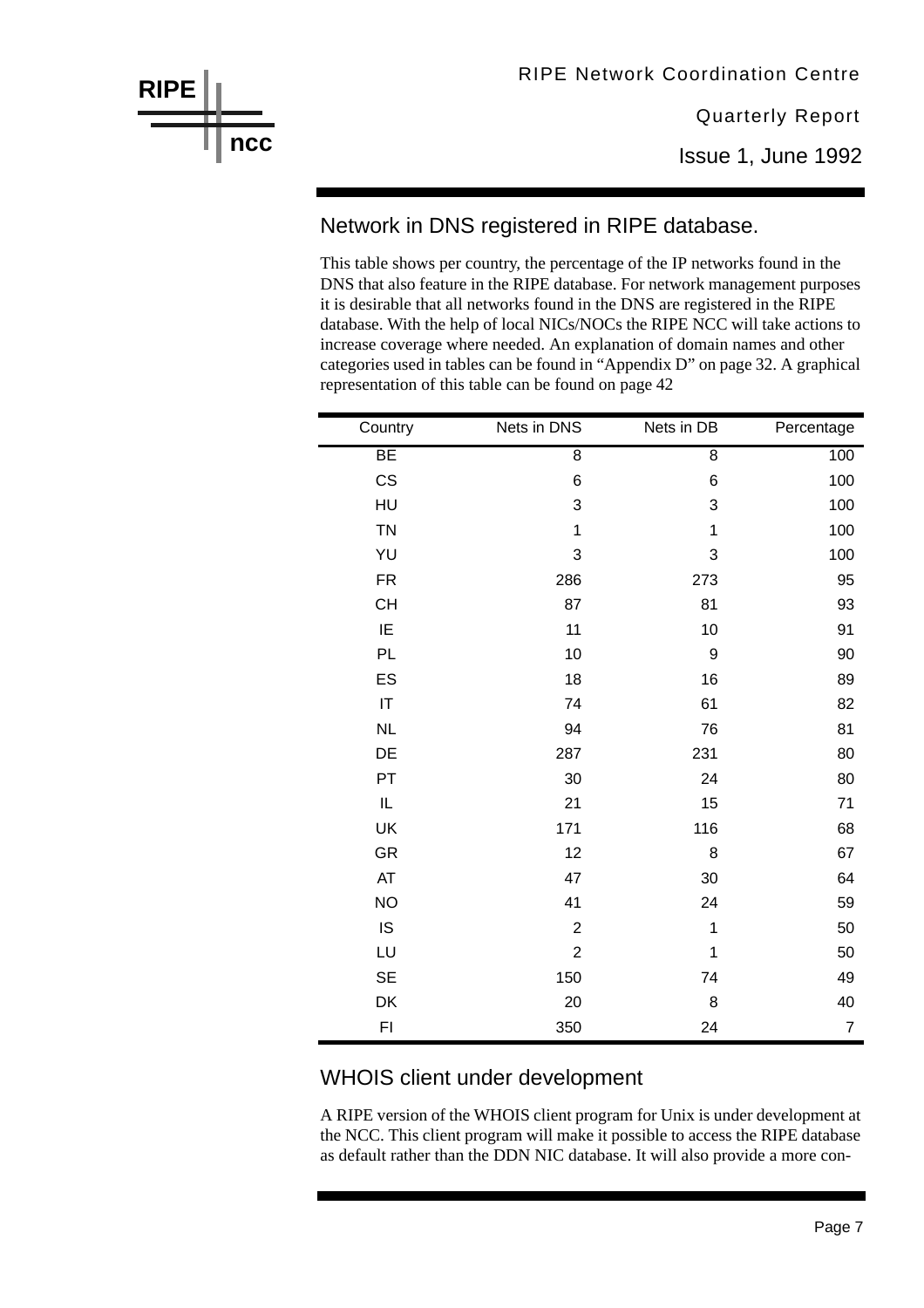

venient interface to the various options the RIPE database provides while maintaining backwards compatibility with earlier versions of Unix WHOIS clients. This client program will also allow for the selection of the "nearest" secondary copy of the RIPE database. The WHOIS client will be available before the next RIPE meeting.

# Database Software development

The long needed revision of the database software is still in progress. The software has been restructured considerably in order to improve consistency.The new objects agreed at the last RIPE meeting still have to be integrated as well as additional instrumentation which is needed for secondary database servers. This work is expected to be finished in July after which a beta test period of about one month will precede a general release. At the same time the tools for bulk database updates from local NICs will be revised. Valuable input has been received from the DE-NIC.

# Worldwide Database Coordination

Discussions with the DDN and MERIT NICs about coordination and alignment of the various databases have been intensified. Interchange formats and procedures to resolve inconsistencies are currently under discussion.

#### New ways to access the database

An additional interface to query the database has been provided in the form of a WAIS server. This makes it possible to search the database based on any text string and not only on key strings as is the case with the standard WHOIS interface. This enables questions like "Who is doing internetworking in Dresden?" to be answered quickly. For more details about the WAIS server see the section on the "Document Store" on page 8. Indirectly the WAIS server also provides access to the database via the GOPHER interface. Both of these interfaces can be accessed via the IIS. For more details, please refer to the section on the "Interactive Information Server" on page 12 and "Appendix C" on page 29.

#### **Document Store**

One of the coordinating activities of the RIPE NCC is to act as a focal point for the store of information, which is of interest and useful to network service providers, NICs, NOCs alike. The documents stored relate to a wide variety of networking topics. For example, information can be obtained about the activities EBONE, the Internet Engineering Task Force (IETF) and the Internet Engineering Steering Group (IESG), RARE, and not least, documents relating to RIPE itself. In addition the document store contains information relating to Internet drafts, RFC's and FYI's.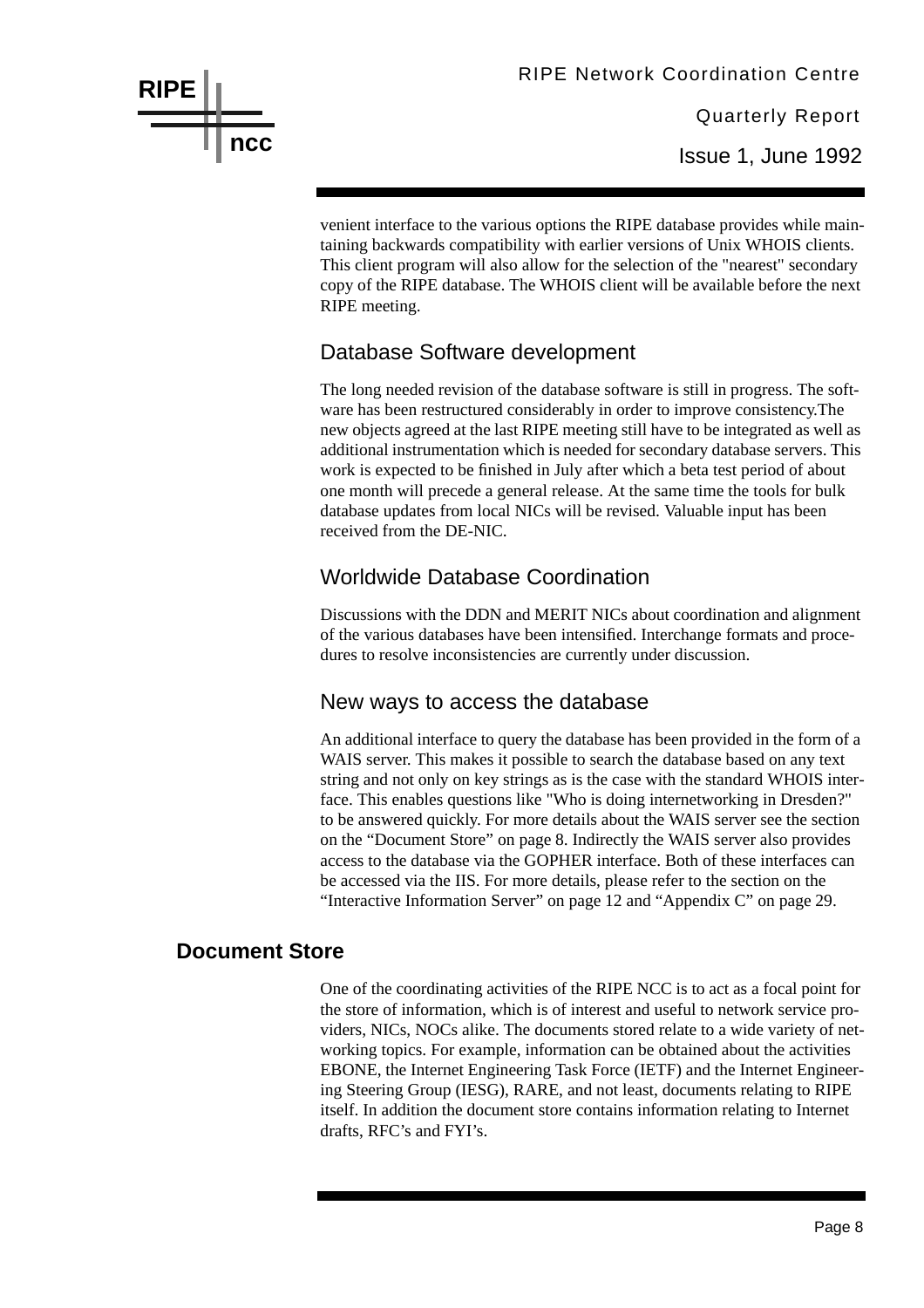Issue 1, June 1992

In total the document store contains approximately 2000 documents. By volume, it accounts for over 120 Mbytes. A breakdown of the composition of the document store is shown below:

| Area             | <b>Files</b> | <b>KBytes</b> |
|------------------|--------------|---------------|
| rfc              | 542          | 39055         |
| internet-drafts  | 366          | 25306         |
| tools            | 76           | 18835         |
| nsfnet           | 112          | 17055         |
| ripe             | 261          | 14304         |
| ietf             | 564          | 6861          |
| rare             | 64           | 5792          |
| iesg             | 32           | 338           |
| ebone            | 6            | 112           |
| internet-society | 13           | 75            |

**RIPE**

**ncc**

A graphical representation of this table can be found on page 37. Over 12% of these documents (by volume and by number of documents) are RIPE documents.

# Accessing the Document Store

The NCC document store can be accessed through a variety of methods. It can be accessed via anonymous ftp to *ftp.ripe.net* and by using GOPHER and WAIS clients to *gopher.ripe.net* or *wais.ripe.net* respectively. Additionally the NCC document store can be accessed through the NCC Interactive Information Server. A summary on how to use the Interactive Information Server are described in detail in "Appendix C" on page 29.

#### Page 9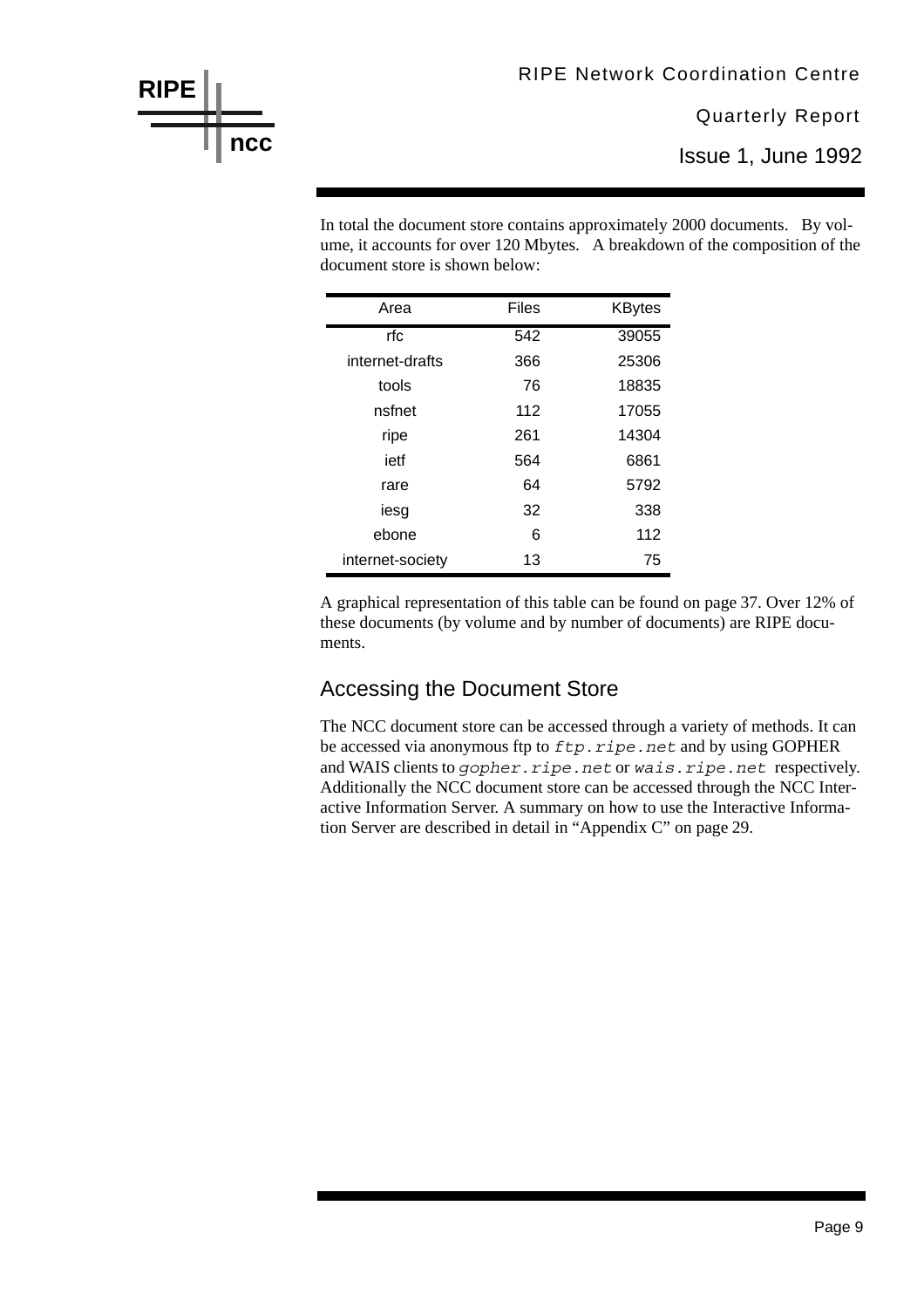# FTP Usage Statistics

The most popular archive sections of the RIPE document store for the second quarter of 1992, are tabulated below. This displays the top 15 most popular sections which were accessed using ftp. The most popular section is the ripe database, with approximately 210 Mbytes transferred. The second and third most popular sections were RFC's and RIPE documents respectively:

| <b>Archive Section</b> | <b>Files</b><br>Sent | <b>Bytes Sent</b> | %of<br><b>Files</b><br>Sent | %of<br><b>Bytes</b><br>Sent |
|------------------------|----------------------|-------------------|-----------------------------|-----------------------------|
| ripe/dbase             | 485                  | 212886712         | 14.40                       | 51.63                       |
| rfc                    | 1041                 | 77700761          | 30.91                       | 18.84                       |
| ripe/docs              | 484                  | 26847213          | 14.37                       | 6.51                        |
| nsf                    | 123                  | 14441267          | 3.65                        | 3.50                        |
| tools/www              | 63                   | 13504120          | 1.87                        | 3.27                        |
| ripe/hostcount         | 233                  | 12141912          | 6.92                        | 2.94                        |
| ripe/maps              | 266                  | 11776004          | 7.90                        | 2.86                        |
| tools/wais             | 54                   | 10670219          | 1.60                        | 2.59                        |
| internet-drafts        | 96                   | 8479672           | 2.85                        | 2.06                        |
| rare/monograph         | 8                    | 4573052           | 0.24                        | 1.11                        |
| ripe/info              | 109                  | 4058826           | 3.24                        | 0.98                        |
| tools/gopher           | 51                   | 3836890           | 1.51                        | 0.93                        |
| nsf/recompete          | 8                    | 3220242           | 0.24                        | 0.78                        |
| ebone                  | 92                   | 1900608           | 2.73                        | 0.46                        |
| rare/RTR               | 3                    | 1575247           | 0.09                        | 0.38                        |

A graphical representation of this table can be found on page 40.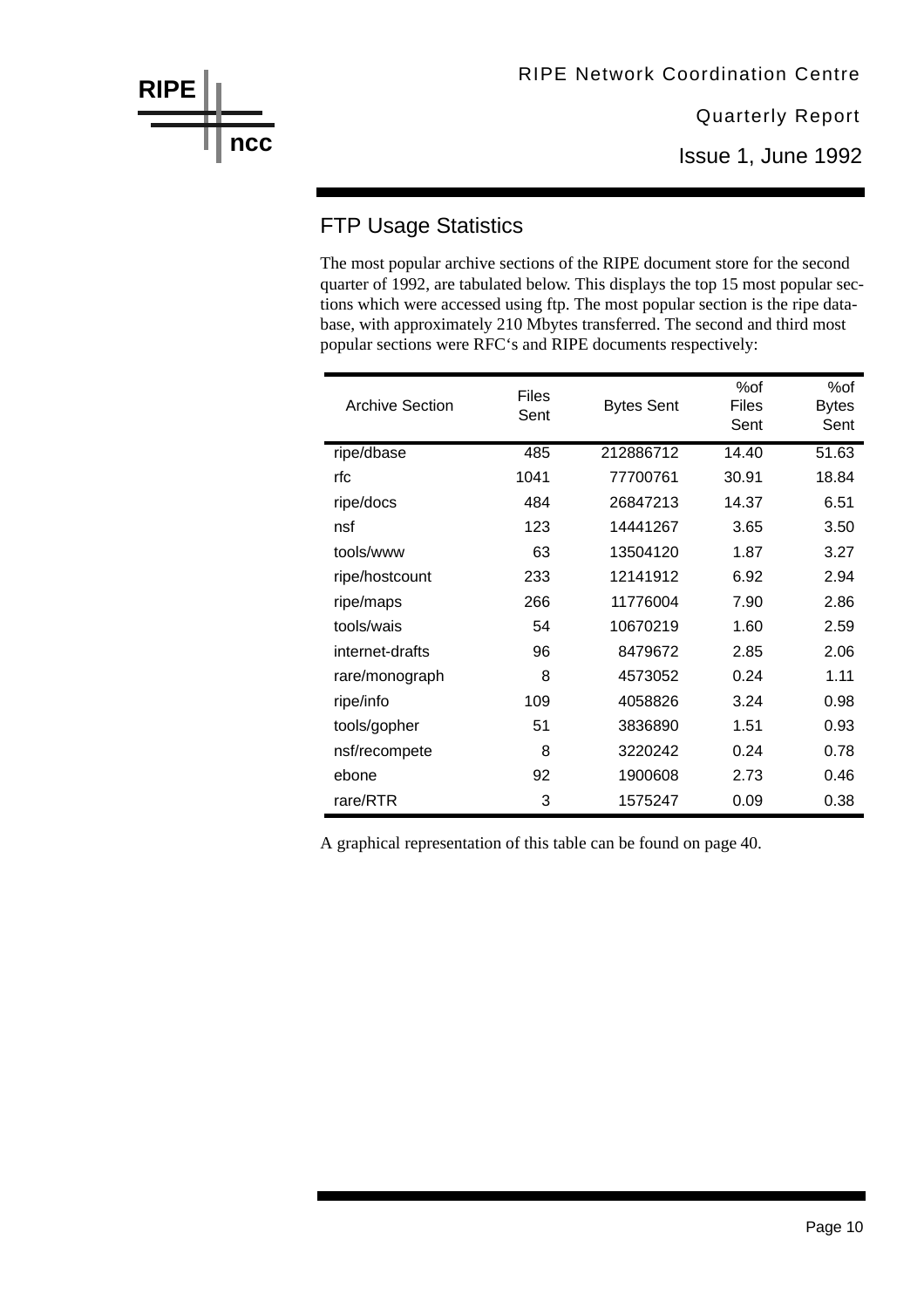| Domain Name | <b>Files Sent</b> | <b>Bytes Sent</b> | %of Files<br>Sent | %of Bytes<br>Sent |
|-------------|-------------------|-------------------|-------------------|-------------------|
| at          | 43                | 2384595           | 1.28              | 0.58              |
| au          | 1                 | 609476            | 0.03              | 0.15              |
| be          | 21                | 2937684           | 0.62              | 0.71              |
| ca          | 10                | 1454072           | 0.30              | 0.35              |
| ch          | 742               | 92328758          | 22.03             | 22.39             |
| CS          | 4                 | 105822            | 0.12              | 0.03              |
| de          | 309               | 36983427          | 9.17              | 8.97              |
| dk          | 9                 | 52658             | 0.27              | 0.01              |
| es          | 23                | 4685192           | 0.68              | 1.14              |
| fi          | 148               | 41946375          | 4.39              | 10.17             |
| $f$ r       | 262               | 18611521          | 7.78              | 4.51              |
| gr          | 3                 | 42465             | 0.09              | 0.01              |
| hu          | 35                | 457700            | 1.04              | 0.11              |
| ie          | 82                | 4804181           | 2.43              | 1.17              |
| il          | $\overline{7}$    | 1868925           | 0.21              | 0.45              |
| it          | 63                | 8635249           | 1.87              | 2.09              |
| jp          | 10                | 354711            | 0.30              | 0.09              |
| lu          | 4                 | 13992             | 0.12              | 0.00              |
| nl          | 313               | 72864029          | 9.29              | 17.67             |
| no          | 21                | 2707938           | 0.62              | 0.66              |
| pl          | 98                | 5169234           | 2.91              | 1.25              |
| pt          | 43                | 1189547           | 1.28              | 0.29              |
| se          | 37                | 3461152           | 1.10              | 0.84              |
| tw          | $\overline{2}$    | 158817            | 0.06              | 0.04              |
| uk          | 277               | 18843629          | 8.22              | 4.57              |
| yu          | 3                 | 56994             | 0.09              | 0.01              |
| com         | 21                | 2672085           | 0.62              | 0.65              |
| edu         | 188               | 23452925          | 5.58              | 5.69              |
| gov         | 3                 | 201605            | 0.09              | 0.05              |
| mil         | 4                 | 1486335           | 0.12              | 0.36              |
| net         | 141               | 30667990          | 4.19              | 7.44              |
| org         | 10                | 322253            | 0.30              | 0.08              |
| unresolved  | 431               | 30833465          | 12.80             | 7.48              |

The number of Mbytes transferred using ftp per top level domain is shown below:

# **RIPE ncc**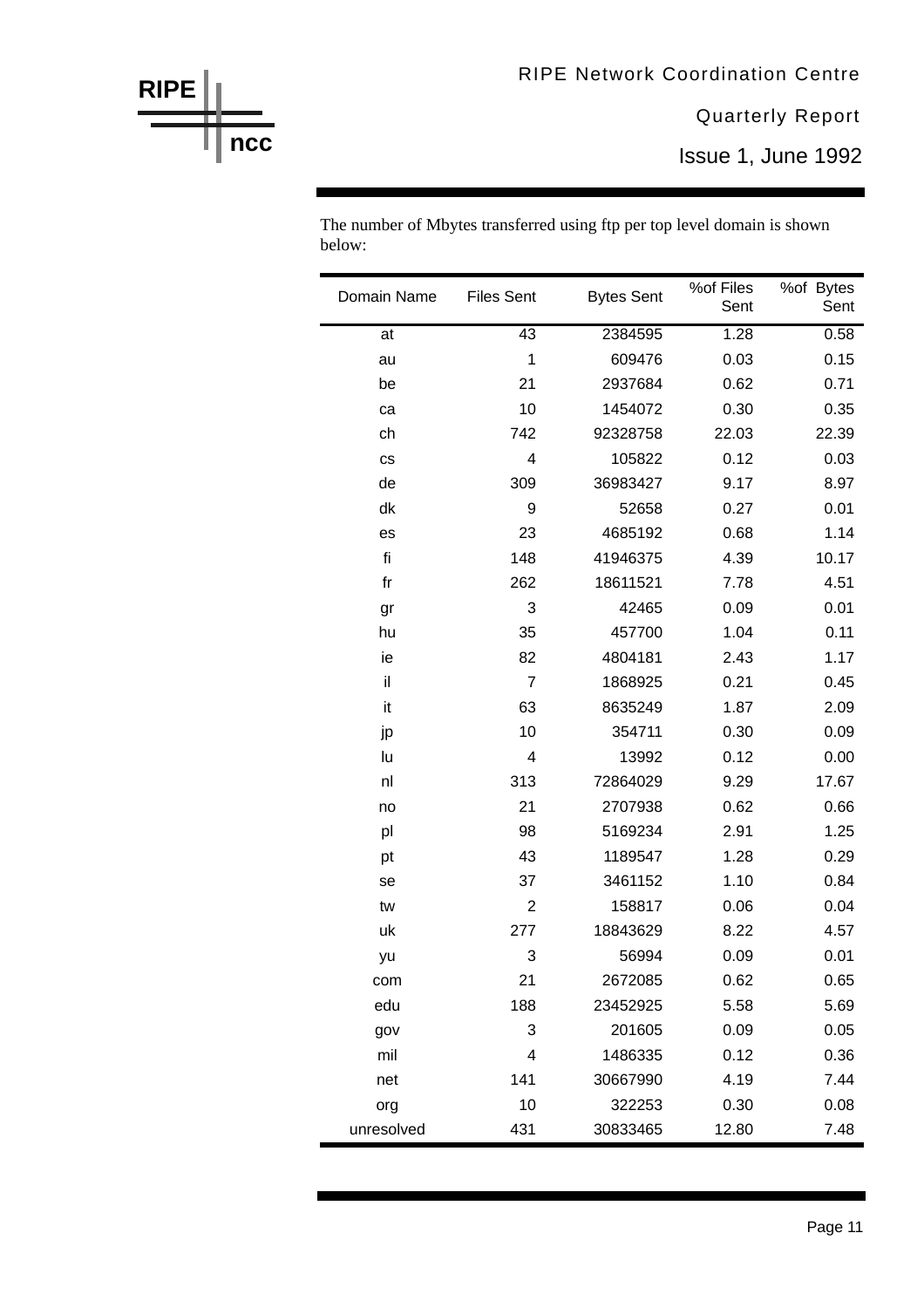

A graphical representation of this table can be found on page 39. The total number of Mbytes transferred for the quarter is 412. The unresolved category refers to where there is no match found between the IP address and the Domain Name. The total number of connections using ftp per top level domain is shown page 38.

#### **Interactive Information Server**

In accordance with its role as disseminator of information, the NCC has developed an Interactive Information Server (IIS). The goal of the IIS is to enable users with minimal hardware and/or software support to access information stored by the NCC. At the same time it caters for those occasional users who do not choose to run or learn the local WAIS, GOPHER etc. clients. The IIS is also the most convenient method to access the RIPE document store from networks which are not IP based. It is possible to access the information in the document store using both *telnet* and *pad* connections. In addition the server provides an interface to a number of clients enabling a wide range of information to be accessed in a number of different ways. Currently these comprise WAIS, Gopher and WHOIS. Details on how to use the IIS can be found in "Appendix C" on page 29.

#### **General Service Usage Statistics**

Statistics for the use of the various NCC services were collected for the second quarter of 1992. The table below shows the total number of connections made for each service (Whois, IIS, Wais, Ftp and Gopher) contacted either directly from a user client or from the NCC Interactive Information Service. The breakdown is given as total number of connections per month:

| Service    | Apr  | May  | Jun  |
|------------|------|------|------|
| Whois      | 3014 | 5093 | 4520 |
| <b>IIS</b> | 230  | 530  | 602  |
| Wais       | 14   | 159  | 1005 |
| <b>FTP</b> | 201  | 436  | 770  |
| Gopher     | 0    | 89   | 577  |

The graph on page 34 is a graphical representation of this table. Due to technical problems GOPHER logging has commenced in mid May.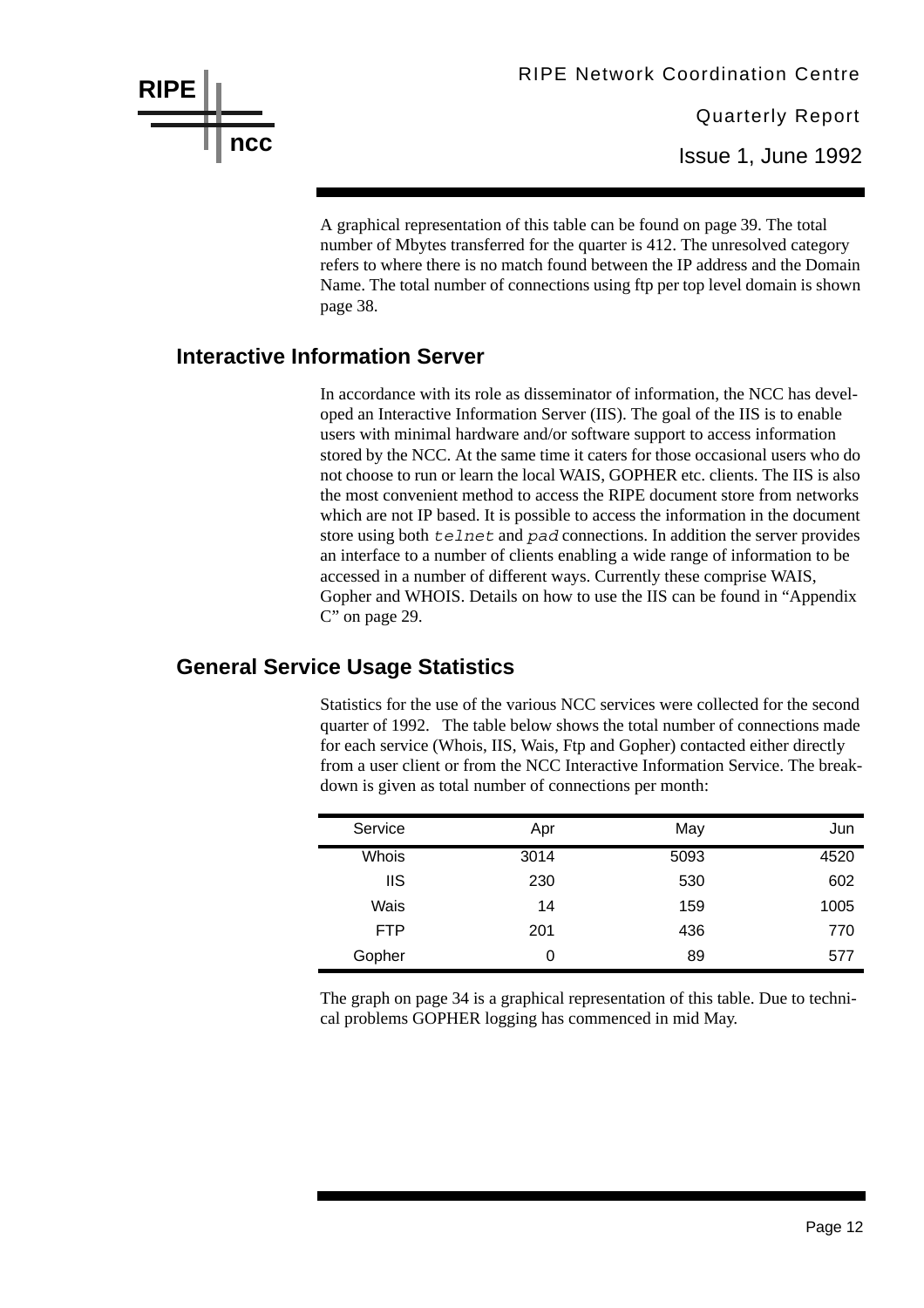Issue 1, June 1992

The number of connections to the various servers at the NCC broken down by the source of the request is shown in the table below. Graphical representations of the FTP and IIS usage can be found on pages 38 and 36 respectively.

| Source                  | Whois                   | <b>IIS</b>     | Wais             | Ftp                     | Total          |
|-------------------------|-------------------------|----------------|------------------|-------------------------|----------------|
| $\overline{\text{II}}$  | 1654                    | $\overline{0}$ | 580              | $\overline{0}$          | 2234           |
| X                       | $\overline{2}$          | 73             | $\mathbf 0$      | $\pmb{0}$               | 75             |
| <b>LOCAL</b>            | 460                     | 208            | 68               | 43                      | 779            |
| NCC-X25                 | 17                      | 50             | 0                | $\mathbf 0$             | 67             |
| <b>PSPDN</b>            | $\mathsf{O}\xspace$     | 9              | $\pmb{0}$        | $\boldsymbol{0}$        | 9              |
| <b>UNKNOWN</b>          | 259                     | 160            | 16               | 99                      | 534            |
| at                      | 105                     | 47             | $\boldsymbol{2}$ | 37                      | 191            |
| au                      | $6\phantom{1}$          | 16             | 8                | $\mathbf 1$             | 31             |
| be                      | 19                      | 15             | 6                | 18                      | 58             |
| ca                      | 19                      | 8              | 3                | 8                       | 38             |
| ch                      | 157                     | 34             | 32               | 141                     | 364            |
| c <sub>l</sub>          | $\mathbf 0$             | 23             | $\pmb{0}$        | $\mathbf 0$             | 23             |
| com                     | 33                      | 36             | 294              | 38                      | 401            |
| $\mathsf{CS}\xspace$    | 34                      | $\mathbf 1$    | $\pmb{0}$        | $\overline{\mathbf{4}}$ | 39             |
| de                      | 3053                    | 79             | 24               | 146                     | 3302           |
| dk                      | 77                      | 22             | 0                | 10                      | 109            |
| edu                     | 1651                    | 81             | 38               | 94                      | 1864           |
| es                      | 65                      | 43             | $\boldsymbol{0}$ | 26                      | 134            |
| fi                      | 66                      | 13             | 0                | 50                      | 129            |
| $\operatorname{\sf fr}$ | 1061                    | 39             | 13               | 84                      | 1197           |
| gov                     | 69                      | 8              | 10               | $\overline{4}$          | 91             |
| gr                      | 80                      | 6              | 0                | 3                       | 89             |
| hk                      | $\mathsf{O}\xspace$     | $\mathbf 0$    | 0                | $\mathbf 1$             | $\mathbf 1$    |
| hu                      | 114                     | 66             | 0                | 15                      | 195            |
| ie                      | 148                     | 27             | 0                | 65                      | 240            |
| $\mathsf{il}$           | 16                      | 19             | $\mathbf 0$      | 10                      | 45             |
| it                      | 259                     | 12             | 0                | 55                      | 326            |
| jp                      | 13                      | 14             | $\mathbf 0$      | 5                       | 32             |
| lu                      | $\overline{\mathbf{4}}$ | $\mathbf 0$    | $\mathbf 0$      | 3                       | $\overline{7}$ |
| mil                     | 3                       | 18             | 26               | $\overline{\mathbf{4}}$ | 51             |
| net                     | 1253                    | 39             | $\pmb{0}$        | 94                      | 1386           |
| n                       | 940                     | 93             | 48               | 247                     | 1328           |
| no                      | 43                      | $\overline{7}$ | $\mathbf{3}$     | 6                       | 59             |
| nz                      | 3                       | 10             | 0                | 6                       | 19             |

Ē.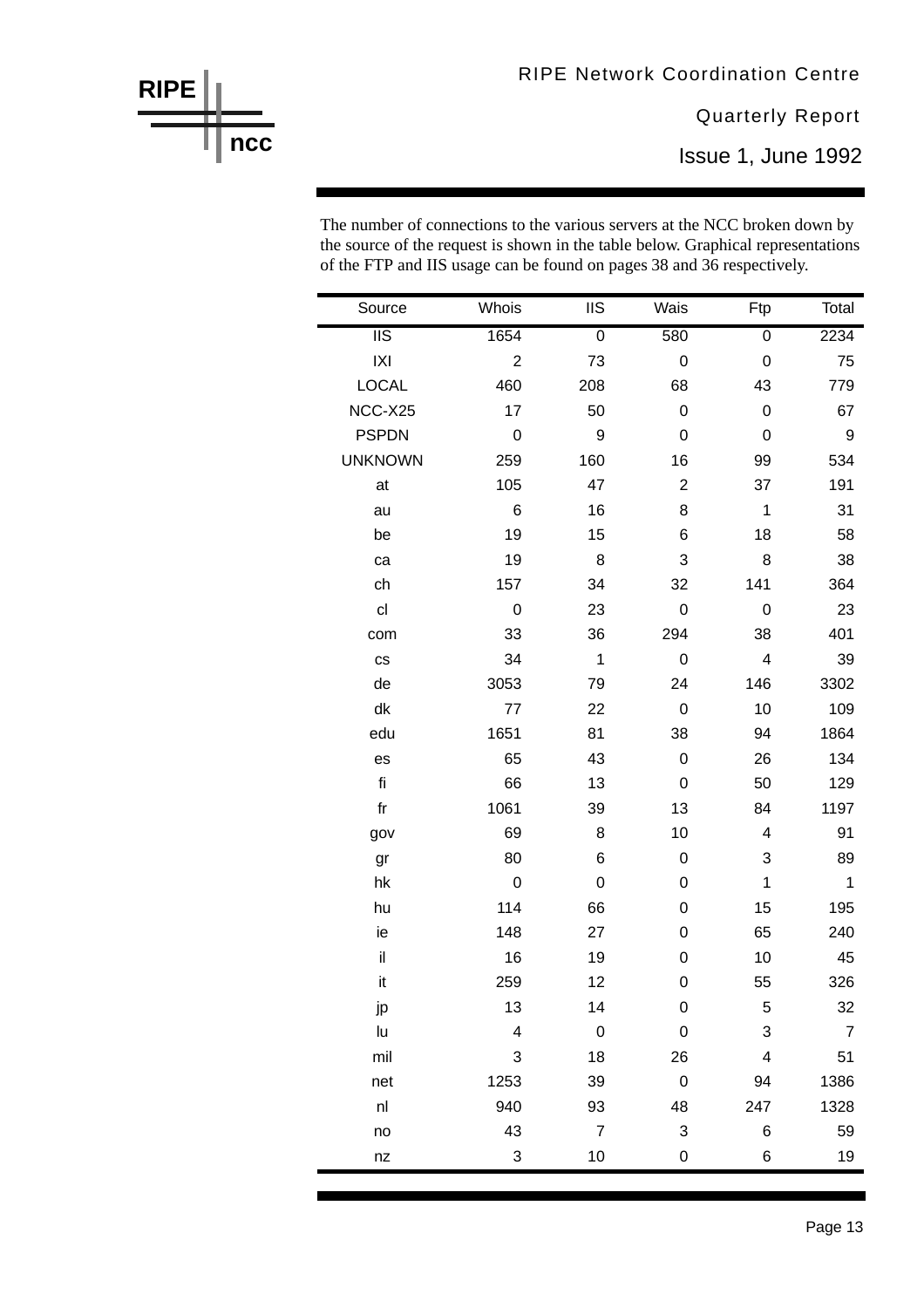Issue 1, June 1992

| Source    | Whois | <b>IIS</b>  | Wais | Ftp            | Total |
|-----------|-------|-------------|------|----------------|-------|
| org       | 82    | $\mathbf 0$ | 1    | $\overline{3}$ | 86    |
| pl        | 13    | 0           | 0    | 15             | 28    |
| pt        | 466   | 12          | 0    | 22             | 500   |
| se        | 237   | 18          | 0    | 18             | 273   |
| tw        | 0     | 0           | 0    | 2              | 2     |
| uk        | 141   | 54          | 6    | 28             | 229   |
| <b>us</b> | 5     | 0           | 0    | 1              | 6     |
| yu        | 0     | 2           | 0    | 1              | 3     |
| Total     | 12627 | 1362        | 1178 | 1407           | 16574 |

In total there were 1362 connections to the Interactive Information Server, which is queried, on average, 22 times per working day.

#### **Information Leaflets**

To promote an awareness of the RIPE NCC, two information leaflets have been prepared, titled 'Network Management Database' and 'Interactive Information Service' respectively. Both leaflets are of a general nature but aim to provide the prospective user with understanding of the nature of information stored by the NCC, details on how to access the information and guidelines on basic navigation within and around it

Seven hundred hard copies were printed initially. These were distributed by NCC staff at a number of recent international conferences and meetings e.g. JENC '92, INET'92, CCIRN and IEPG.

There has been a favourable response and considerable interest expressed in the leaflets: JANET recently asked for 1000 copies of each leaflet. Unfortunately demand has now outstripped supply and there are none left! However the original leaflets are in need of revision. Since the initial drafting and printing, the NCC has added new documents to the document store. Additional information leaflets describing the services and facilities offered by the NCC are also planned for the near future.

Copies of the leaflets can be obtained from the RIPE Document Store (see the section titled "Document Store" on page 8 for details on various methods of access). The leaflets are held in postscript format in the subdirectory ripe/info and titled leaflet-info.ps and leaflet-dbase.ps.

#### **Presentations**

It is a priority of the NCC to inform as many users as possible, as clearly as possible, what the role of the NCC is in relation to the multitude of networking organisations. Clearly the larger the audience, the easier this task is. To this end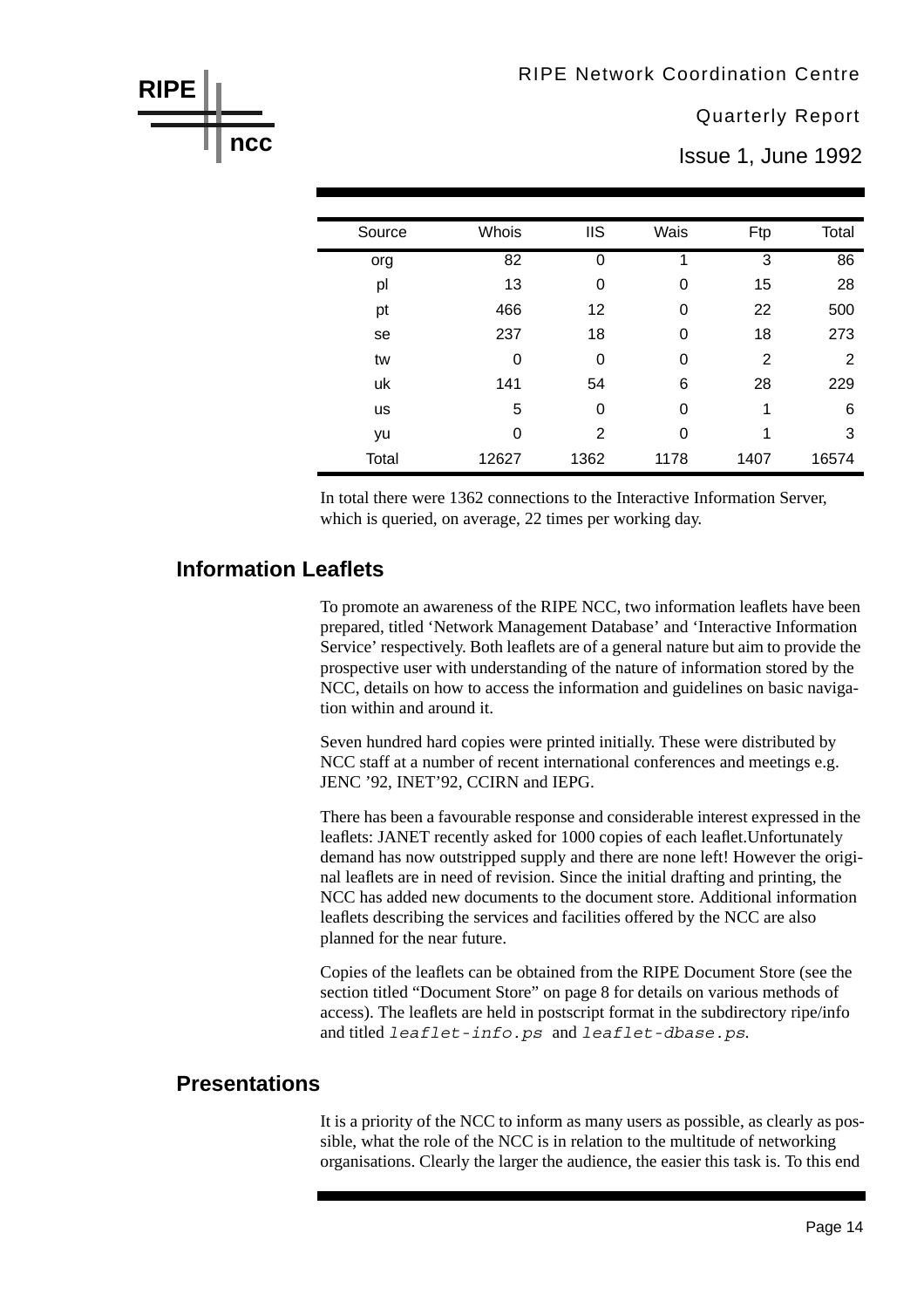the NCC will give presentations about its activities wherever appropriate and possible. It is stressed that all those organisations wishing to convey the work of the RIPE NCC to others are invited to contact the NCC with a request for a presentation.

# JENC '92 - Innsbruck

The RIPE NCC held a "birds of a feather" session for the delegates of the JENC '92 conference in May held in Innsbruck. The RIPE Chairman, Rob Blokzijl presented an overview of the last RIPE meeting which took place in April and the role of the RIPE NCC. Daniel Karrenberg, the manager of the RIPE NCC, followed with a status report on the first month activities of the NCC. Both presentations were well received and clarified the role of the NCC, its' relationship to RIPE, and its' current status.

# EUnet Backbone Meeting

On Sunday 28th June, Daniel Karrenberg gave a short presentation on the activities of the RIPE NCC to the EUnet Backbone meeting delegates.

# DIGI Meeting, Germany

Similar presentations are planned for the meeting of the German Internet Interest Group (DIGI) which is to be held in München on 11-12th November.

# **RIPE Support Activities**

# RIPE meetings

RIPE meetings provide a vital forum for both formal and informal information gathering, exchange and debate. In particular it provides an opportunity for the members of the working groups to meet, discuss and progress their work.

From its initiation on April 1st 1992, the RIPE NCC has been chartered to provide support for all RIPE meetings. This included the 12th RIPE meeting, (although not all the NCC staff members were yet formally employed) which took place on April 27th-29th at NIKHEF, Amsterdam where the NCC offices are located.

At the last RIPE meeting, the NCC provided both administrative and technical support for 56 attendees, requiring considerable liaison and co-ordination between (and within) NIKHEF and the RIPE NCC

The NCC was able to offer the following to all attendees:

 $\bigcirc$  remote login and e-mail connectivity from a choice of 3 workstations and 15 terminals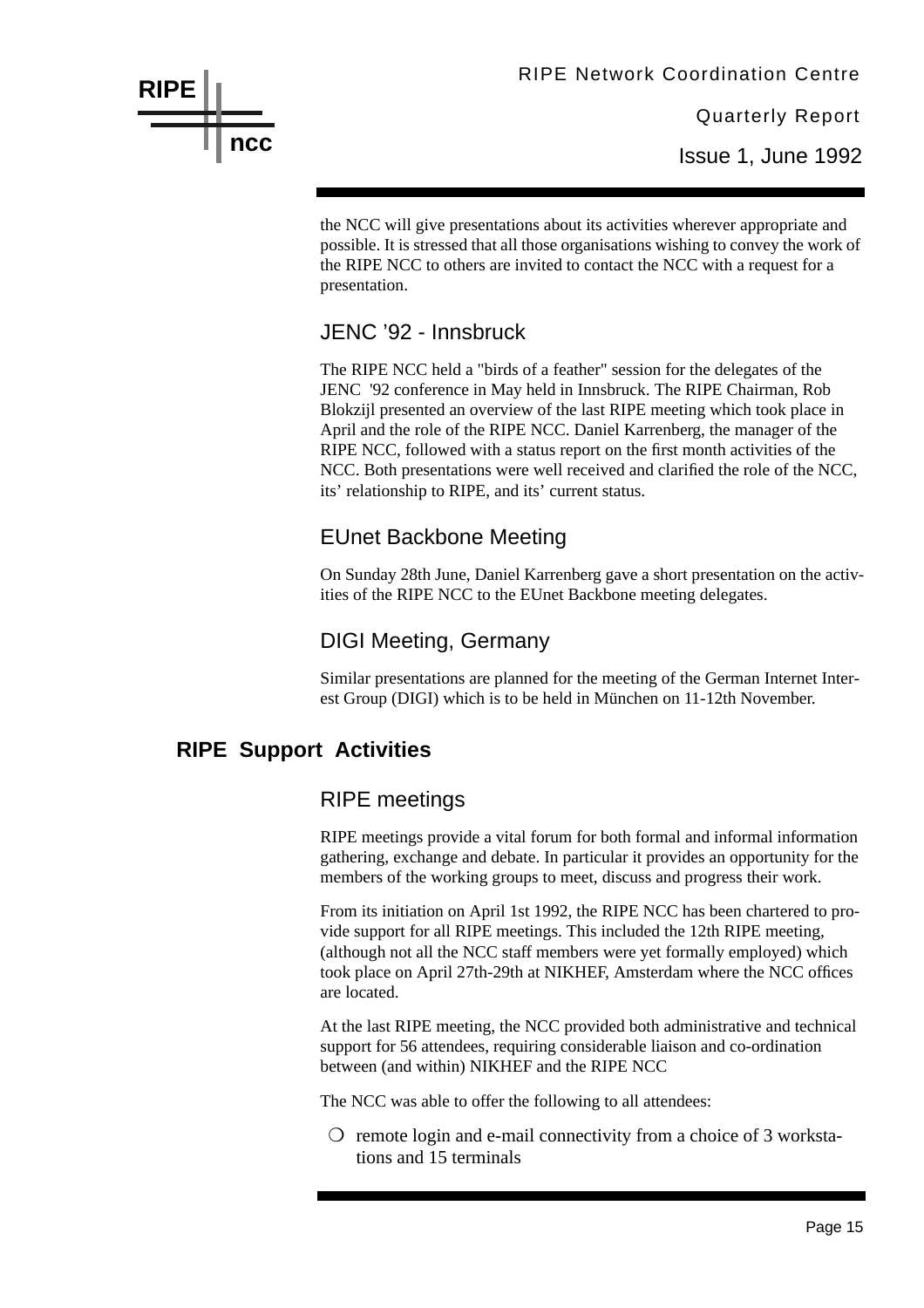Issue 1, June 1992

- ❍ use of telephone and fax service
- ❍ use of photocopying facilities
- ❍ copies of all papers tabled and late additions available

The NCC welcomes suggestions for support from participants for future RIPE meetings.

# Working Groups

**RIPE**

**ncc**

The work in RIPE is done by the technical working groups. At present there are 8 such groups active in the following areas:

- ❍ Network information services
- ❍ Domain Name system
- ❍ Routing
- ❍ Network monitoring and statistics
- ❍ Network maps
- ❍ European connectivity
- ❍ RIPE database
- ❍ Relationship between Academic & Research networks and Commercial networks

The working groups deliver the results of their work in the following ways: via RIPE reports, RIPE recommendations, as tools for common network management practices and as European wide implemented common network policies.

# Working Group Mailing Lists

Coordinating and support for the activities of the Working Groups is a key focus for the RIPE NCC. During the first quarter, the NCC has created mailing lists for those working groups that have requested this facility.

Relationship between Academic & Research Networks & Commercial Networks.

Chair: Glenn Kowack. E-mail: glenn@eu.net. Working Group E-mail: raec-wg@ripe.net.

Network Information Discovery and User Support. Chair: Nandor Horvath. E-mail: horvath@sztaki.hu Working Group E-mail: nidus-wg@ripe.net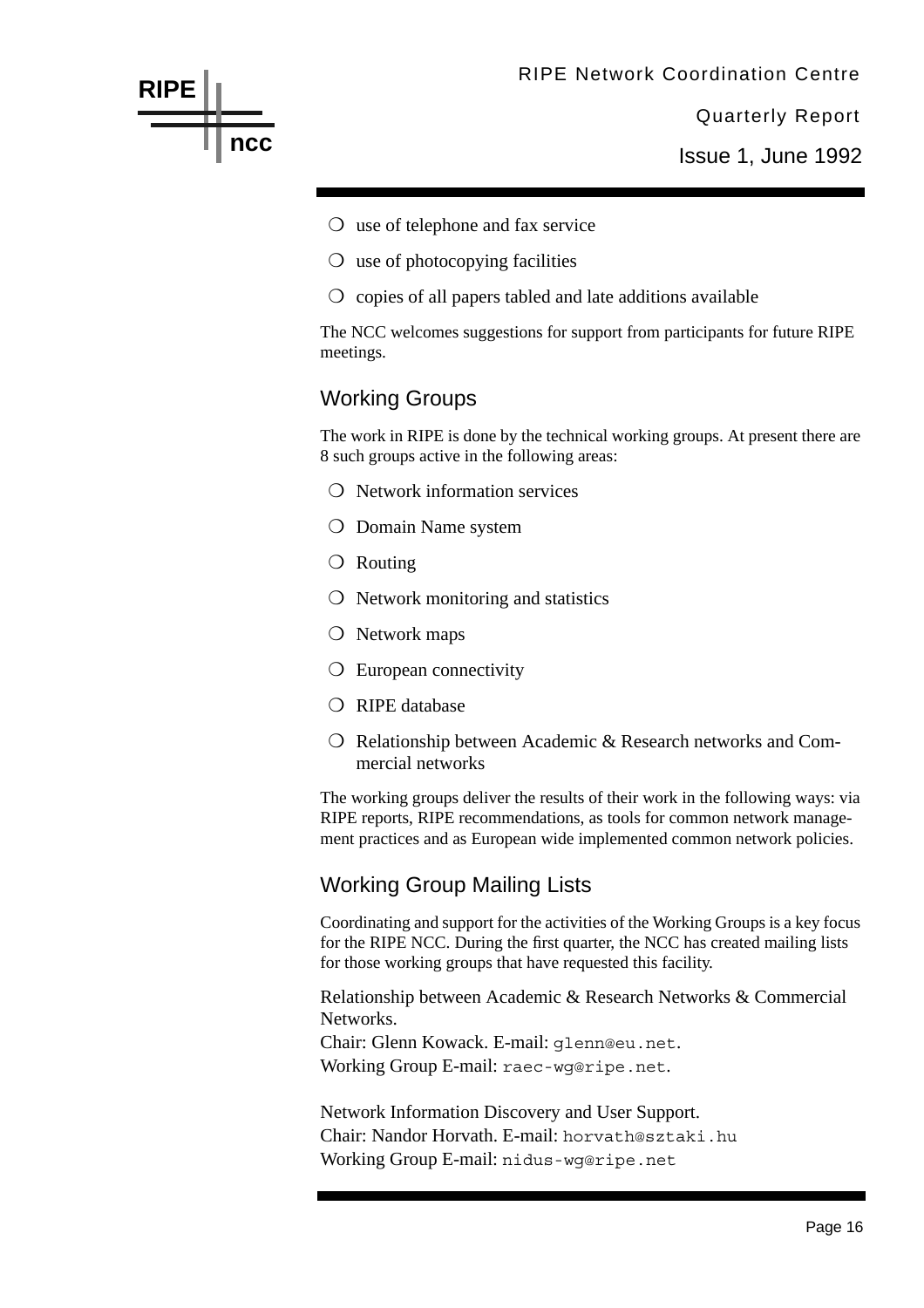# **RIPE ncc**

Quarterly Report Issue 1, June 1992

DNS Issues Chair: Francis Dupont. E-mail: francis.dupont@inria.fr Working Group E-mail: dns-wg@ripe.net

Routing Issues Chair: Jean-Michel Jouanigot. E-mail: jimi@dxcoms.cern.ch Working Group E-mail: routing-wg@ripe.net

Network Monitoring and Statistics Gathering Chair: Bernhard Stockman. E-mail: boss@sunet.se

Network Maps Chair (temporary): Hank Nussbacher. E-mail: hank@vm.tau.ac.il Working Group E-mail: ripe-map@ripe.net

European Connectivity Chair: Milan Sterba. E-mail: milan.sterba@inria.fr

RIPE Database Chair: Wilfried Woeber. E-mail: woeber@access.can.ac.at

To subscribe to any working group send a message to:

[listname]-request@ripe.net

where [listname] is replaced by the name of one of the working groups specified above.

There also exists a more general mailing list for all those interested in RIPE activities which is at the following e-mail address:

ripe@ripe.net.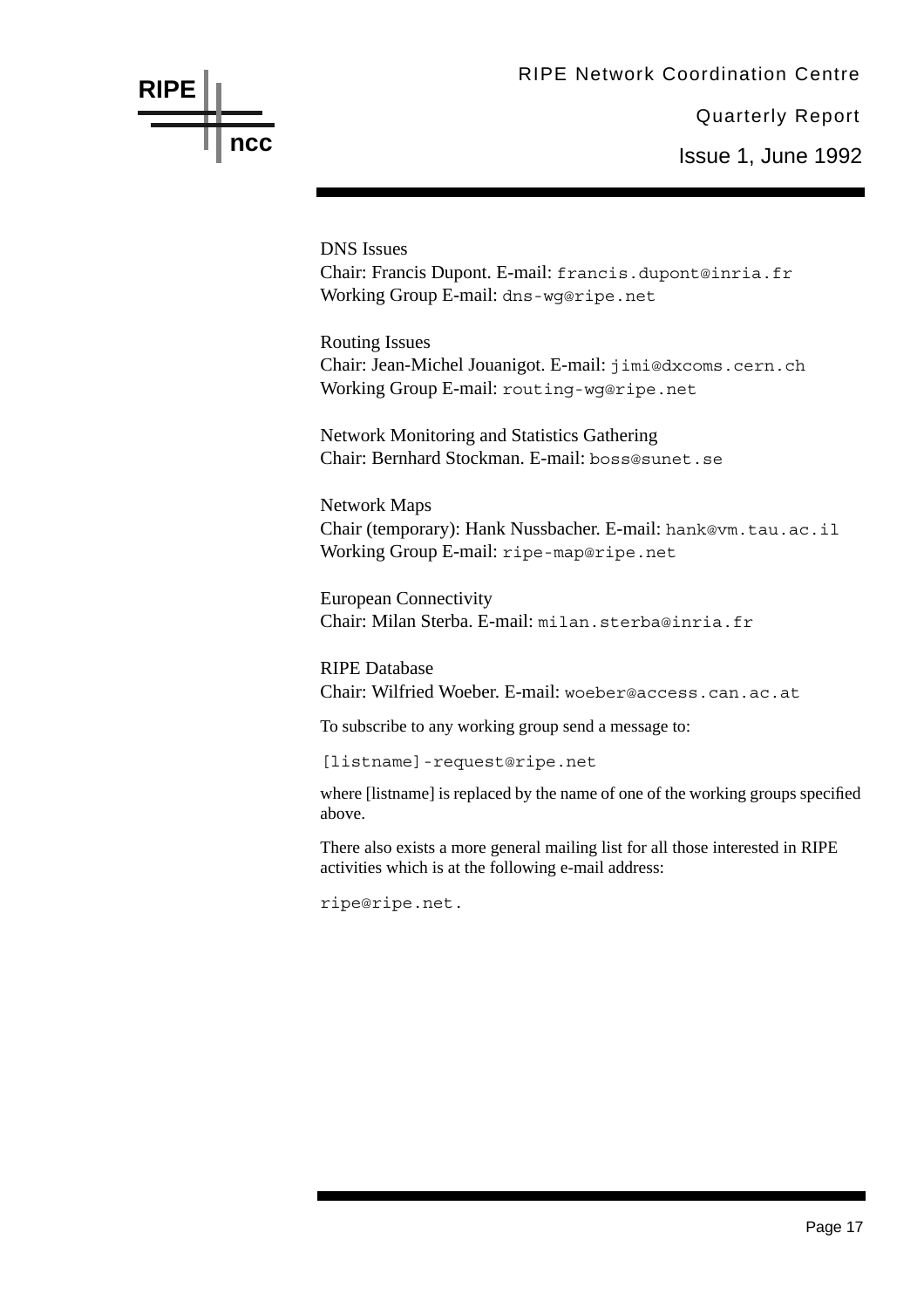Issue 1, June 1992

### WG Liaison

The work carried out by the Working Groups is of vital importance to the RIPE activity. To promote the continuity of dialogue between RIPE meetings amongst the working groups, the RIPE NCC staff members have each been appointed as "liaison officers" to foster continuity between the working group chairs and the NCC. The division between the working groups and the NCC staff is as follows:

Daniel Karrenberg

- ❍ The Relationship between Academic and Research Networks and Commercial Networks
- ❍ RIPE Database
- ❍ Network Monitoring and Statistics Gathering

Marten Terpstra

- ❍ Routing Issues
- O DNS Issues
- ❍ Network Maps

#### Anne Lord

- ❍ Network Information Discovery and User Support
- ❍ European Connectivity

The RIPE NCC offers support to all the working group chairpersons in carrying out their respective tasks. Specifically the NCC can offer assistance with editing and formatting documents, directing enquiries to the relevant working groups and assistance with keeping track of the minuted actions. More specifically in this last respect a more formal method of support is currently being drafted.

# **EBONE Support**

The RIPE NCC has provided a high level of technical support for EBONE activities. The NCC is represented in the EBONE Action Team (EAT), as well as in the EBONE Operations Team (EOT). It was decided in an EAT meeting on 4 June 1992 in London, that EBONE will make use of the RIPE database to control routing in EBONE. EBONE will use the extra routing tags as defined in the RIPE document ripe-w09 "Policy Based Routing in RIPE". It was explained in an EOT meeting on 5 June 1992, also held in London, that the routing support defined in this document is sufficient for the control of routing in EBONE.

The EBONE document archive is also shadowed onto the RIPE archive and incorporated into the NCC Interactive Information Service.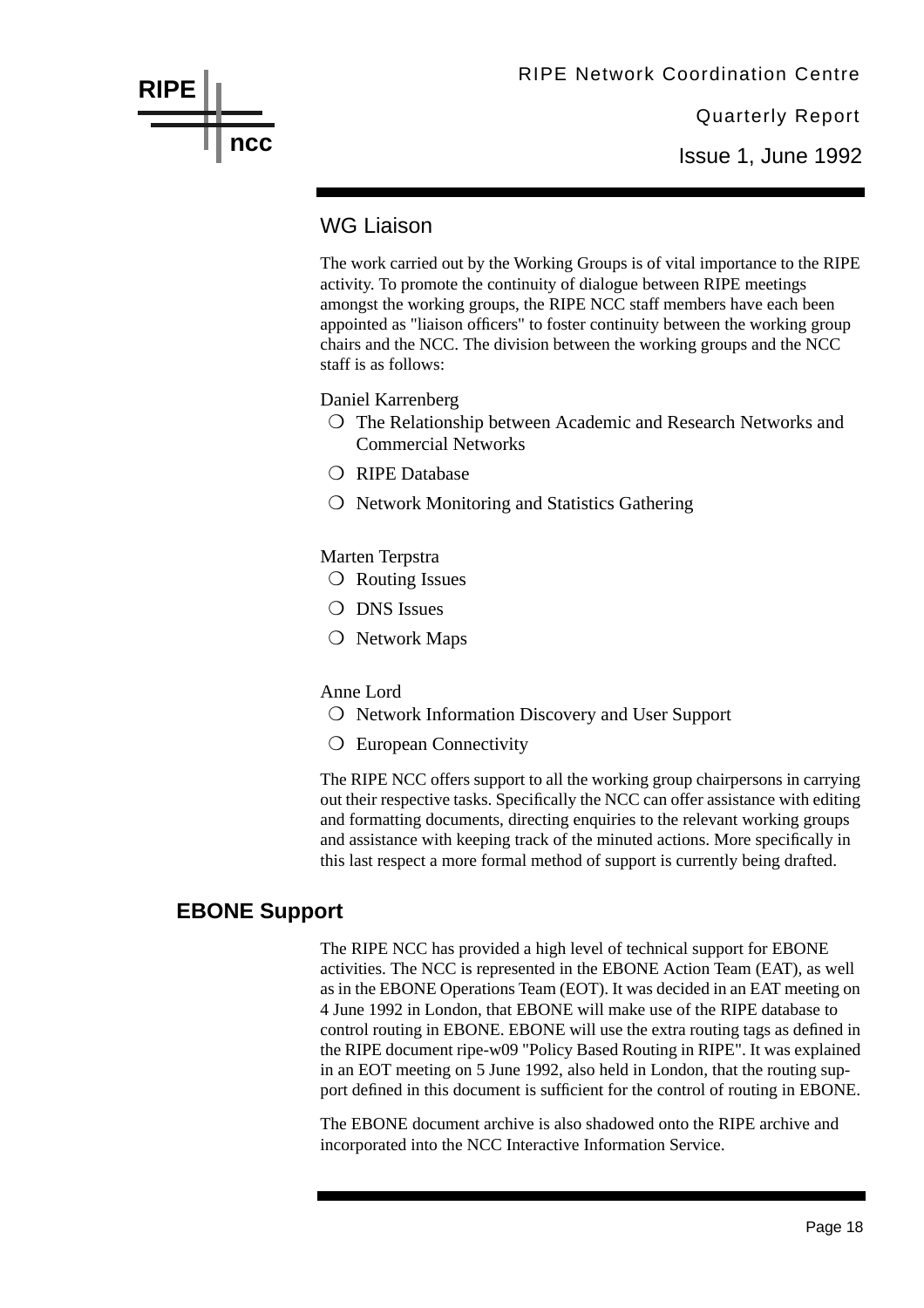

The NCC carried out some operational support for EBONE in exceptional situations and also coordinated and cooperated in the re-engineering of the routing arrangements of the Amsterdam EBONE Boundary System and Regional Boundary Systems in Amsterdam. While this is not formally one of the activities of the NCC it was necessary. A formal attitude by the NCC of strict noninvolvement in EBONE operational matters would not be appreciated by the community at this stage.

#### **Internet Registry**

# Delegated Registry

The NCC has obtained blocks of network numbers (class B and C) as well as autonomous system numbers. These numbers will be re-assigned to local NICs as they are requested. If users ask for numbers they will be referred to a suitable NIC if possible. In exceptional cases where this is not possible or acceptable the NCC will assign a number to the user.

The NCC thus functions as a de-facto delegated registry as specified in RFC1174 servicing the RIPE community. So far it has not been possible to obtain formal status as a delegated registry.

The NCC has participated actively in the worldwide discussion about the problems of address space exhaustion and routing table growth in the Internet. The NCC manager has co-authored an Internet draft about IP network number assignment.

The NCC has developed registration procedures which are included in "Appendix A" on page 25. According to well informed sources this has made the NCC the only place in the world assigning network numbers according to a fixed and published policy. These procedures are interim procedures which will be used until the RIPE NCC has delegated registry status as defined per RFC1174.

# Address Assignment Plan for Route Aggregation

The registration procedures anticipate that the IETF will recommend implementation of technologies allowing for routing table aggregation. The current procedures recommend to assign network numbers in a way which is compatible with the CIDR proposal. This does not pre-empt any decision on part of RIPE or the IETF because the assigned addresses remain useful without the aggregation techniques. Should the CIDR proposal be adopted, all assigned addresses will allow for aggregation once the technology is deployed. Should another aggregation scheme be recommended by the IETF, the NCC reassignment procedures will be changed to reflect this immediately.

As soon as the IETF position is clear, a survey will be done among RIPE participants in order to assess optimal size and arrangement of address blocks.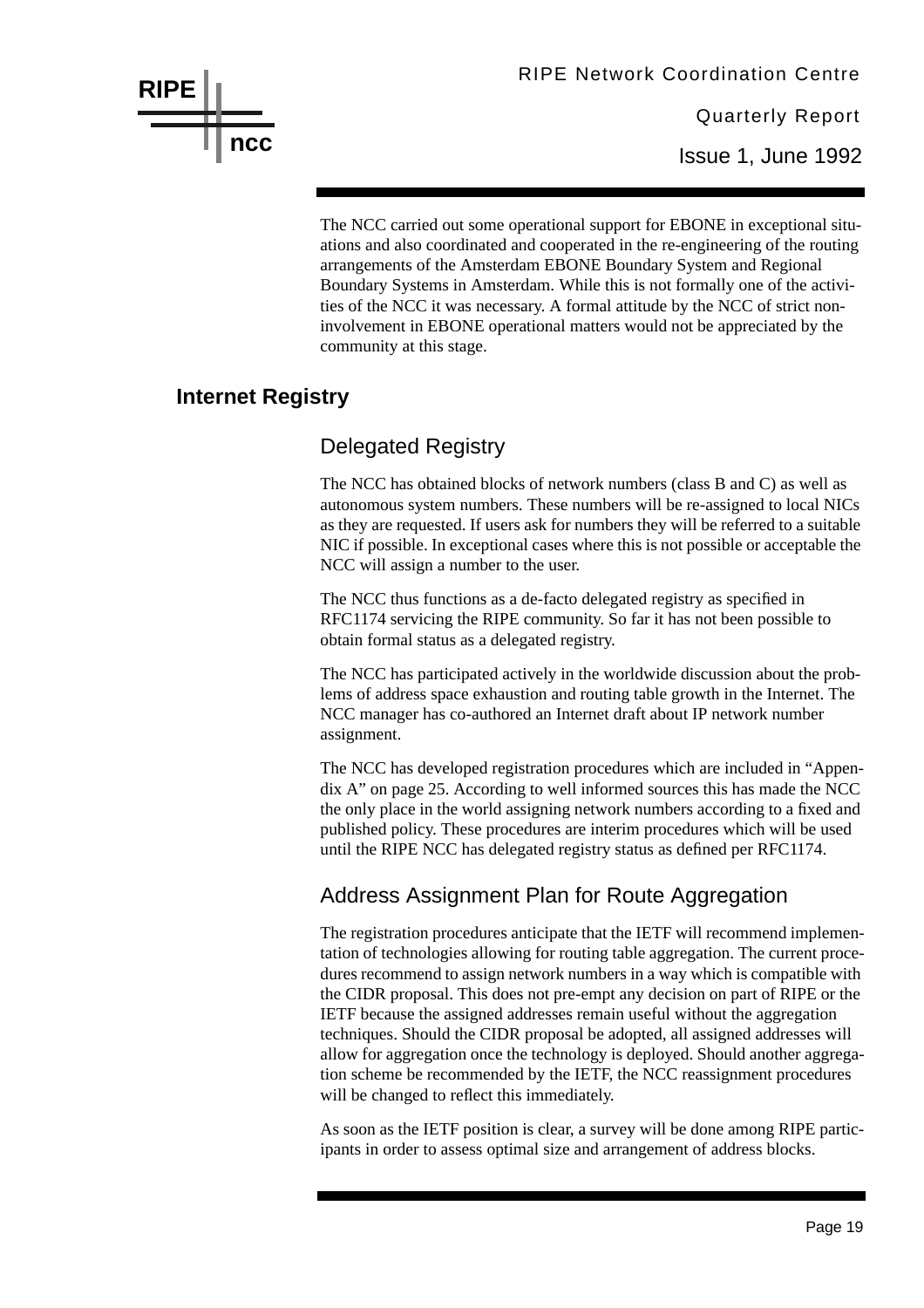

Issue 1, June 1992

#### Network Numbers

The NCC has received the following network numbers:

| Class B networks: 160.44 - 160.63 |                   | Apr 1992 | 15 assigned  |
|-----------------------------------|-------------------|----------|--------------|
| Class C blocks:                   | 192.162           | Apr 1992 | NCC.         |
|                                   | 192.164 - 192.168 | May 1992 | all assigned |
|                                   | $193.0 + 193.100$ | Jun 1992 | 5 assigned   |

The following table summarises the class B network assignments during the reporting period:

| <b>Networks</b> | assigned via |
|-----------------|--------------|
| 160.44 - 160.52 | DE-NIC       |
| 160.53          | SWITCH       |
| 160.54 -160.58  | DE-NIC       |

The following table shows the number of networks re-assigned out of class C blocks assigned by the RIPE NCC:

| Block   | Nets<br>Assigned | Block assigned to |
|---------|------------------|-------------------|
| 192.162 | 5                | <b>RIPE NCC</b>   |
| 192.164 | 37               | EUnet Austria     |
| 192.165 | 60               | <b>NORDUnet</b>   |
| 192.166 | 51               | DE NIC            |
| 192.167 | 1                | GARR              |
| 192.168 | O                | <b>EUnet NOC</b>  |
| 193.1   | O                | HEANET            |
| 193.2   | O                | ARNES             |
| 193.3   | O                | <b>DKnet</b>      |
| 193.4   | O                | Iceland           |
| 193.5   | 4                | SWITCH            |

The low absolute numbers for assignments by the NCC during the reporting period are partly caused by the fact that most NICs/NOCs still have block allocations obtained from the US NIC. Furthermore the delegated registry activity has not been widely publicised during the reporting period. The reason for this is that registration procedures had to be developed and are still unstable at this point due to the aggregation issues described above. We did not consider it wise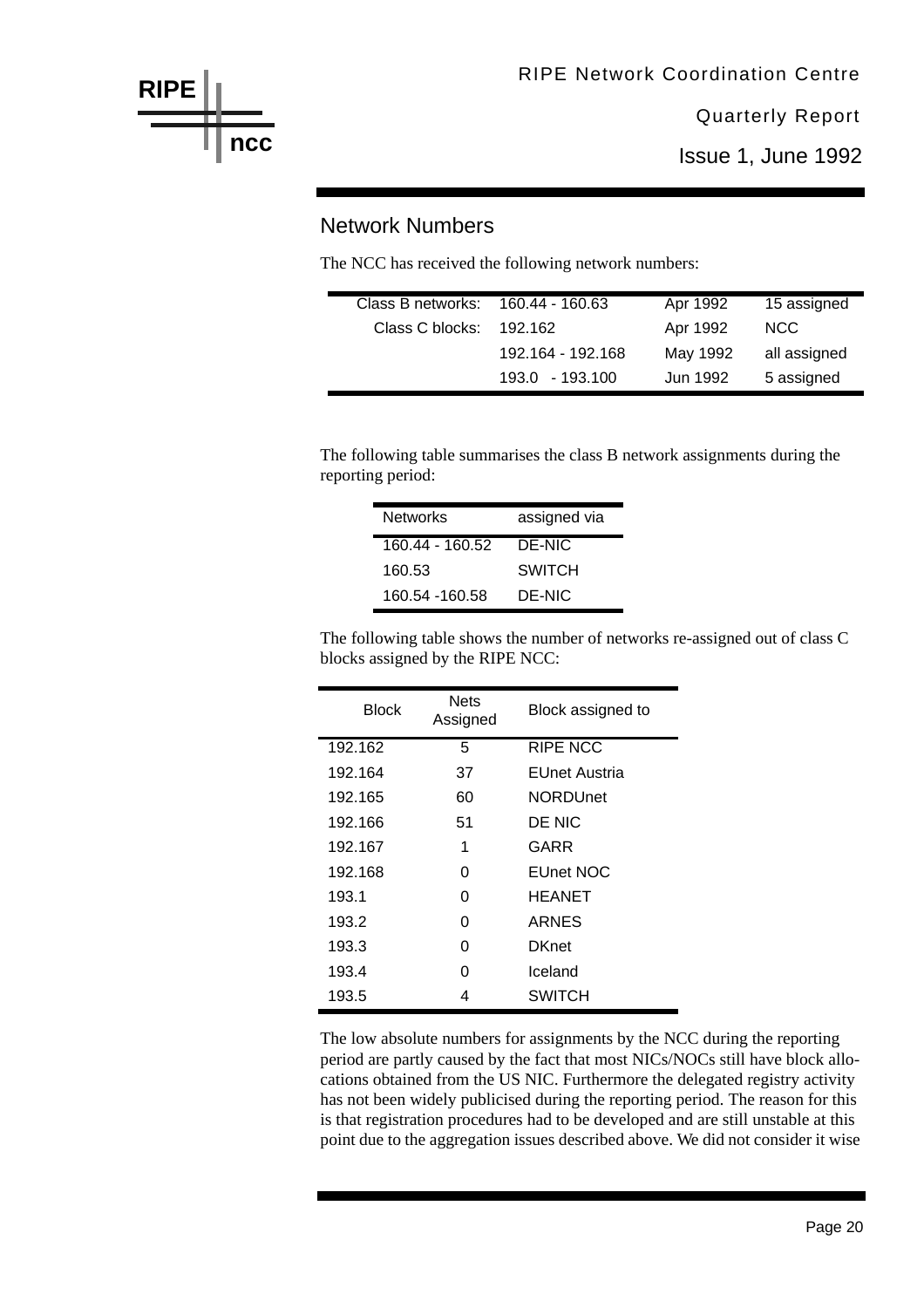RIPE Network Coordination Centre

Quarterly Report Issue 1, June 1992

to widely advertise a service operating with interim procedures. We hope that the aggregation issue will be clear enough to develop more stable procedures after the Boston IETF meeting in July.

#### **Intercontinental Coordination**

The NCC has taken the initiative in discussions over data consistency and consolidation with regard to the Network Management Database. This was described earlier in the section with the heading "RIPE Network Management Database" on page 5. The NCC has also advised the US National Science Foundation (NSF) on the international aspects of Network Information Services for the NSFnet and the NREN.

In the area of top level domain registrations the NCC has helped to resolve conflicts and to speed up some long-pending registrations. RIPE and the RIPE NCC are now more closely integrated with this process.

The result of these activities is that the RIPE NCC is already widely recognised as the European regional NIC.

# **Referrals and End-User Enquiries**

The number of referral requests and end-user has not been significant during the reporting period.

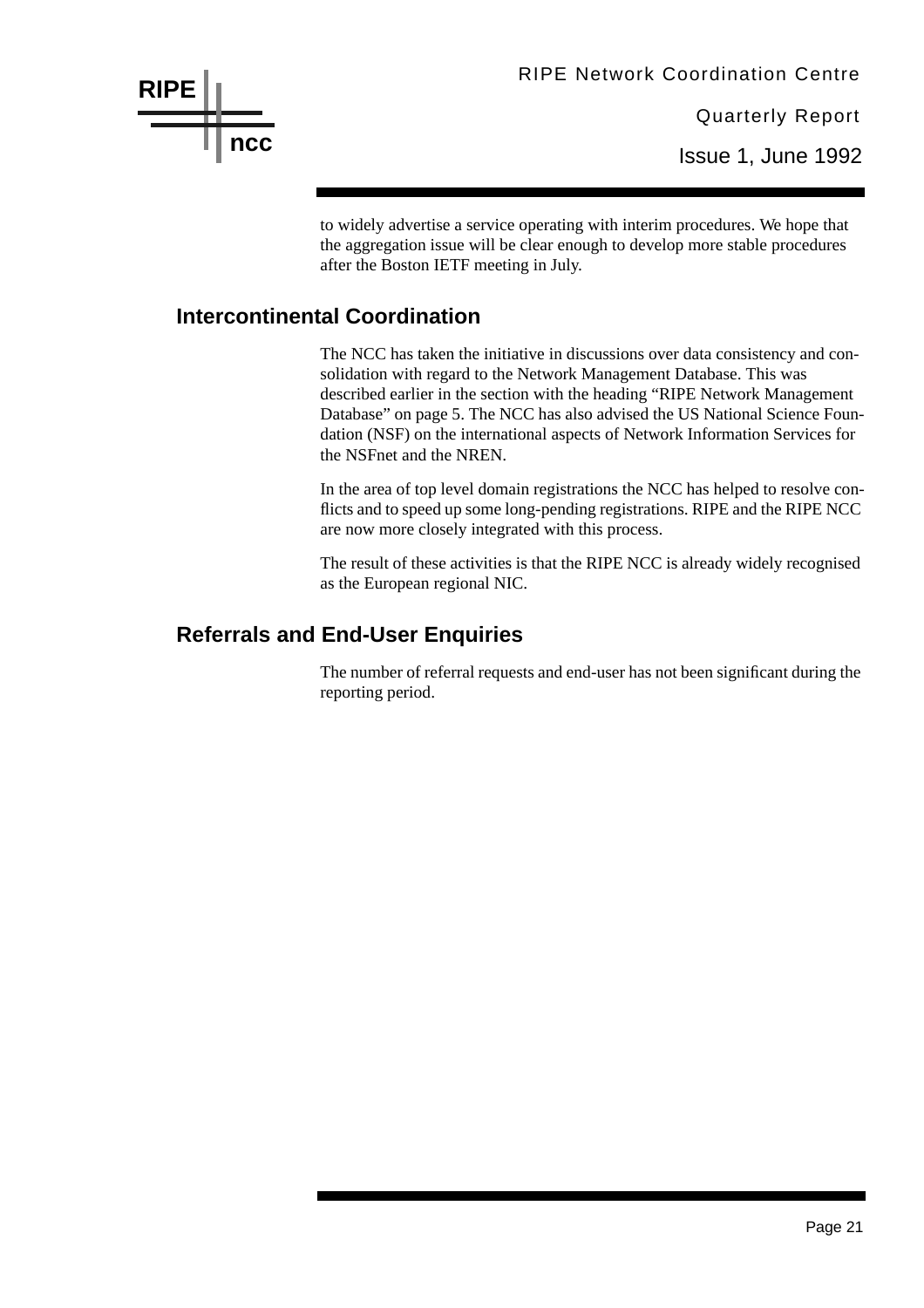

# Important Topics

In this section NCC management will direct attention to topics related to the NCC and those of it's operations which need discussion in the community.

# **Statistics and charging models**

This report consciously presents comprehensive statistics concerning the various services of the RIPE NCC. These numbers give first indications on how NCC services are being used. This is very important both to justify the usefulness of the services and to aid the management of the NCC.

However, considerable caution is advisable interpreting these figures with respect to the current discussion about continued funding for NCC activities. While usage based funding is an inherently positive concept, the measures of usage must be carefully chosen for it to be successful. If the wrong measures are used, unwanted secondary effects may result. For example: if the granularity of the measures is too fine, this results both in micro-management and in waste of resources for accounting. If the measure is proportional to a service with indirect benefits to the community, decreased usage of the service due to cost consciousness may have undesired effects. An example of this is charging for database updates: the net result will be an out of date database which is not useful to the community.

Another important consideration concerning usage based charging is the international and intercontinental environment. Charging for registration and similar functions must be consistent in the global environment.

Based on the currently available numbers alone, NCC management is unable to propose a consistent and workable charging model. Many services are just starting up and time is needed to let usage patterns establish themselves and to develop baseline data. The global environment is changing rapidly and it is difficult to predict where exactly the developments will lead. We expect that it will take considerable time to develop a consistent model that will be acceptable to the RIPE community.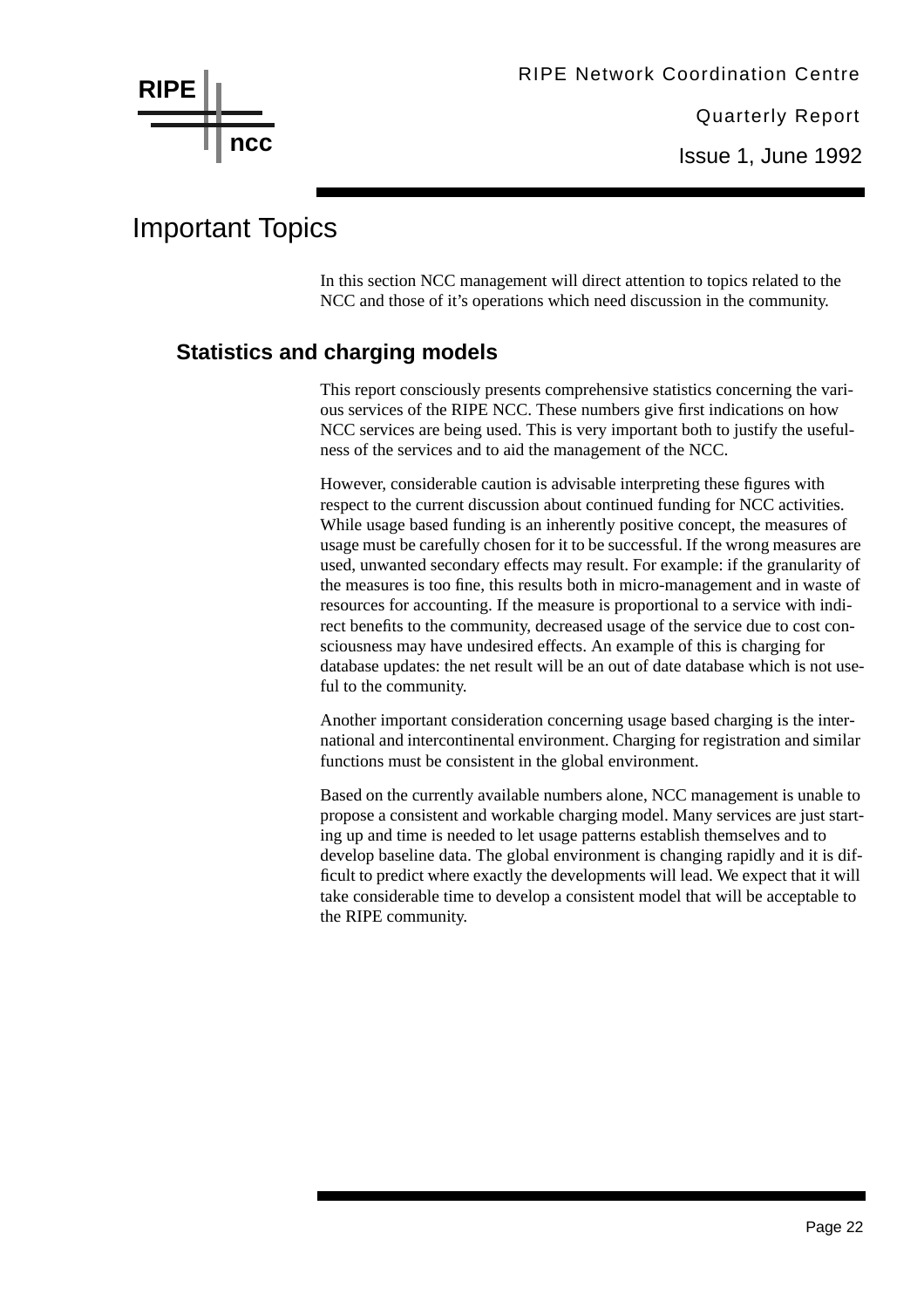

Issue 1, June 1992

#### **Network Maps**

The activity of producing graphical maps of European IP networks has not been progressed in this quarter. The reasons for this are

- $\bigcirc$  to make a comprehensive hierarchy of maps is much more difficult than expected
- ❍ public domain tools which were expected to be available are delayed
- ❍ additional guidance is needed from RIPE

This activity will need considerable guidance from RIPE on what is needed and what RIPE is willing to "pay" for maps in terms of NCC resources. All input on relevant tools is appreciated.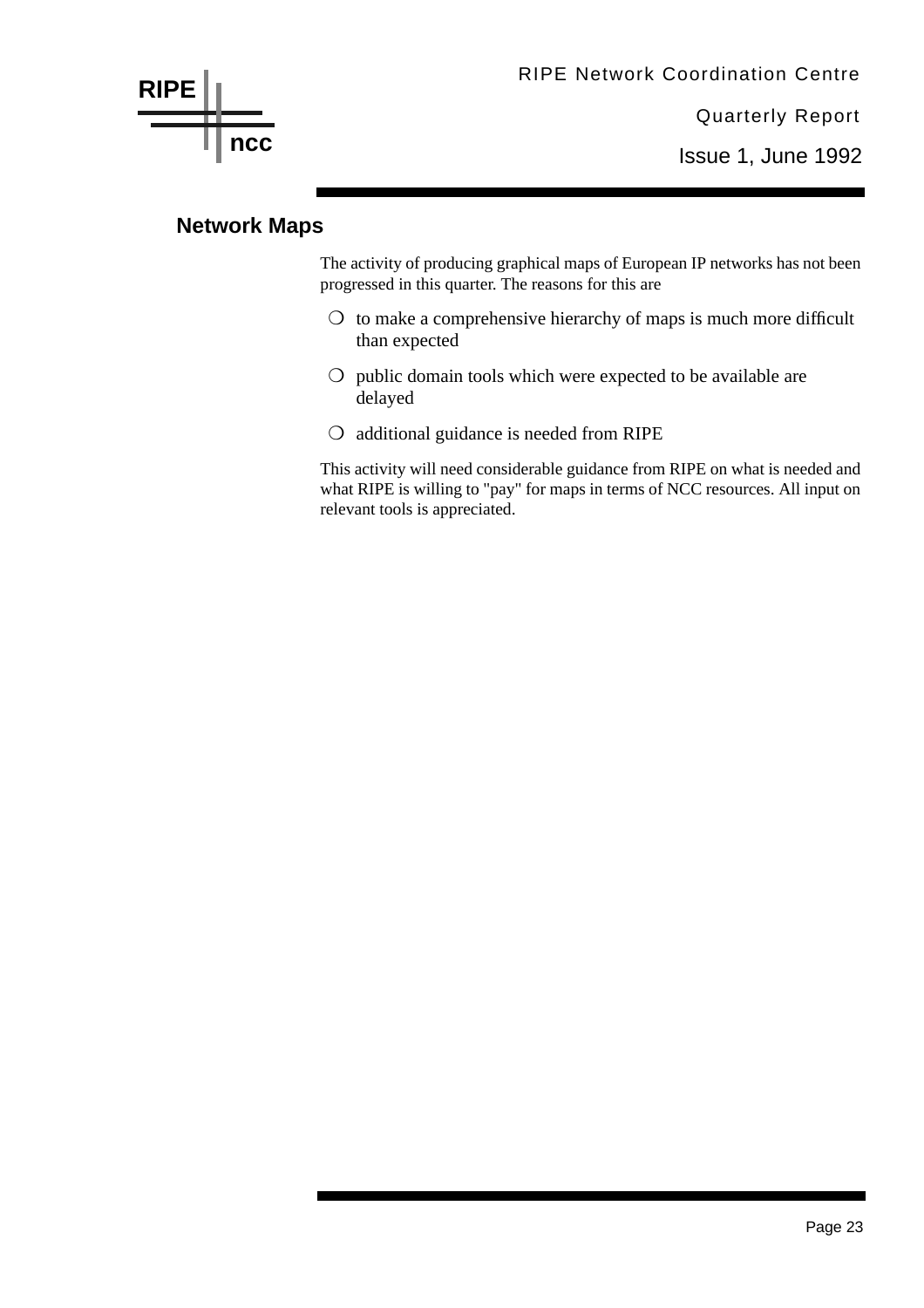

# Acknowledgements

We wish to thank the RARE secretariat for their excellent support during the set-up phase, especially with formal orders for computing equipment and employment related matters.

NIKHEF has been extremely helpful with all office space related matters and installing our computers and network connections. We are especially grateful that Marten Terpstra was given time to help with NCC set-up while he was still a NIKHEF employee.

CWI has also been very helpful by allowing Daniel Karrenberg to spend part of his time on NCC matters while still a CWI employee. Finally we would like to thank the chairman of RIPE, the RIPE working group chairmen and all those who gave valuable feedback to the NCC start-up services.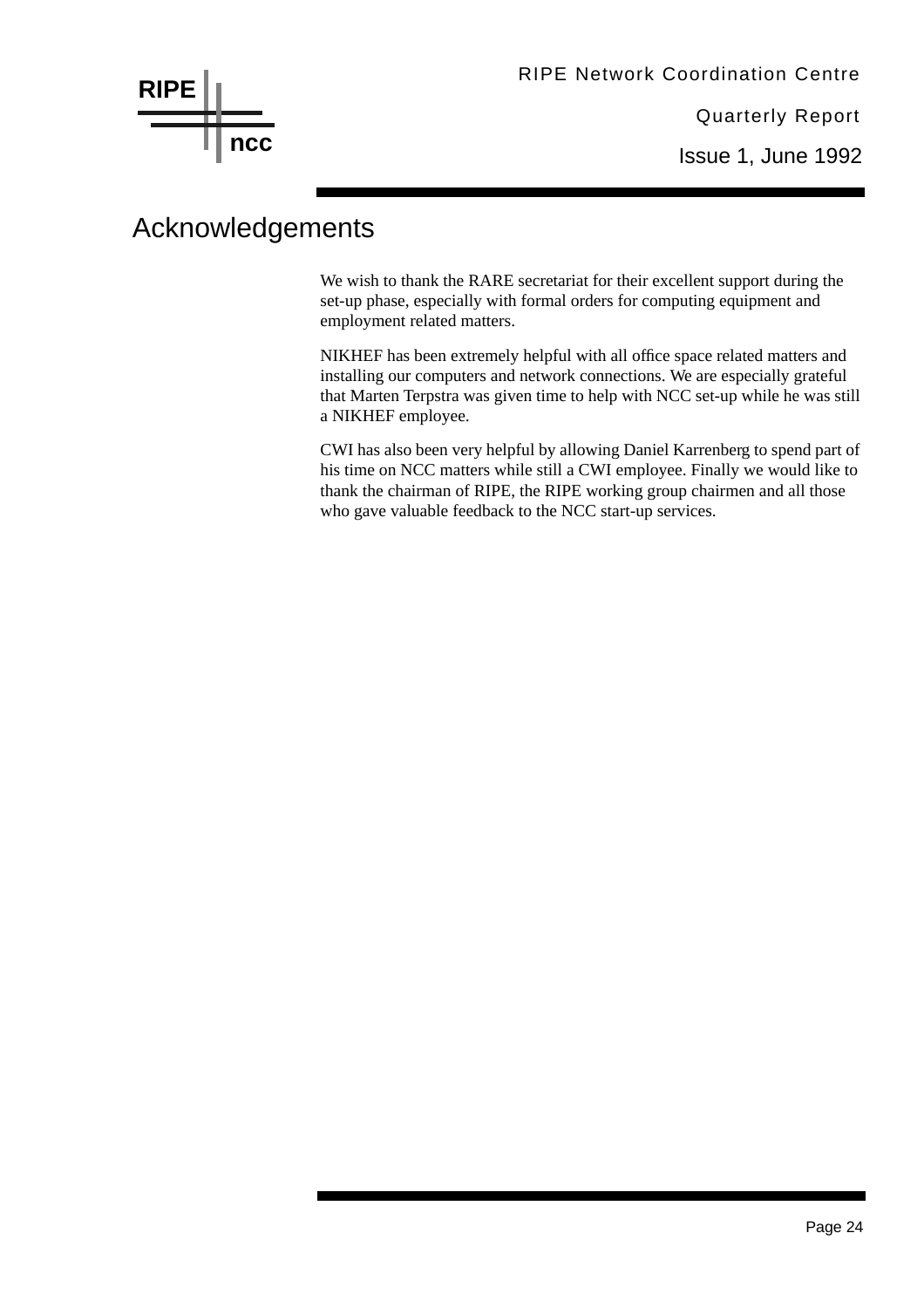

Issue 1, June 1992

# Appendix A

# **RIPE NCC Internet Numbers Registration Procedures**

July 1992 version 0.5

#### Abstract

This document describes the procedures for the reassignment of IP network numbers from blocks obtained from the RIPE Network Coordination Centre. It deals with items as providing information for the RIPE and US NIC databases, as well as reassignment of IP addresses in light of the "Supernetting" proposal, as documented in RFC 1338, by Vince Fuller et al.

#### Introduction

Since May 1st 1992, the RIPE Network Coordination Centre (NCC) is acting as a delegated registry for IP networks numbers to NICs and NOCs in Europe. It is RIPE NCC policy not to give out network numbers to individual organisations, who should refer in turn, to their IP network service provider.

The mission of the RIPE NCC is to give network numbers to the various service providers and NICs. The NICs and NOCs can then reassign the actual IP network numbers to organisations requesting IP network numbers.

# Class B Network Number Allocation Procedure

Service providers can request Class B network numbers on a one-by-one basis from the RIPE NCC. Because class B address space is a critical resource, a request for a class B network number must be accompanied by a justification in terms of the requesting organisation's size, current network and expected network growth. The requester should also make clear why they cannot use a block of class C network numbers to achieve their goals. The RIPE NCC will review requests using the same standards as any other Internet Registry, particularly the US NIC.

# Class C Allocation Procedures

NICs and NOCs accepting a block of class C numbers agree to adhere to the following procedures:

A) The RIPE NCC will assign complete class C blocks to individual NICs and NOCs. They can be requested from <*hostmaster@ripe.net>.*

B) In order to prevent implementation problems, network numbers ending with 0 or 255 should NOT be reassigned.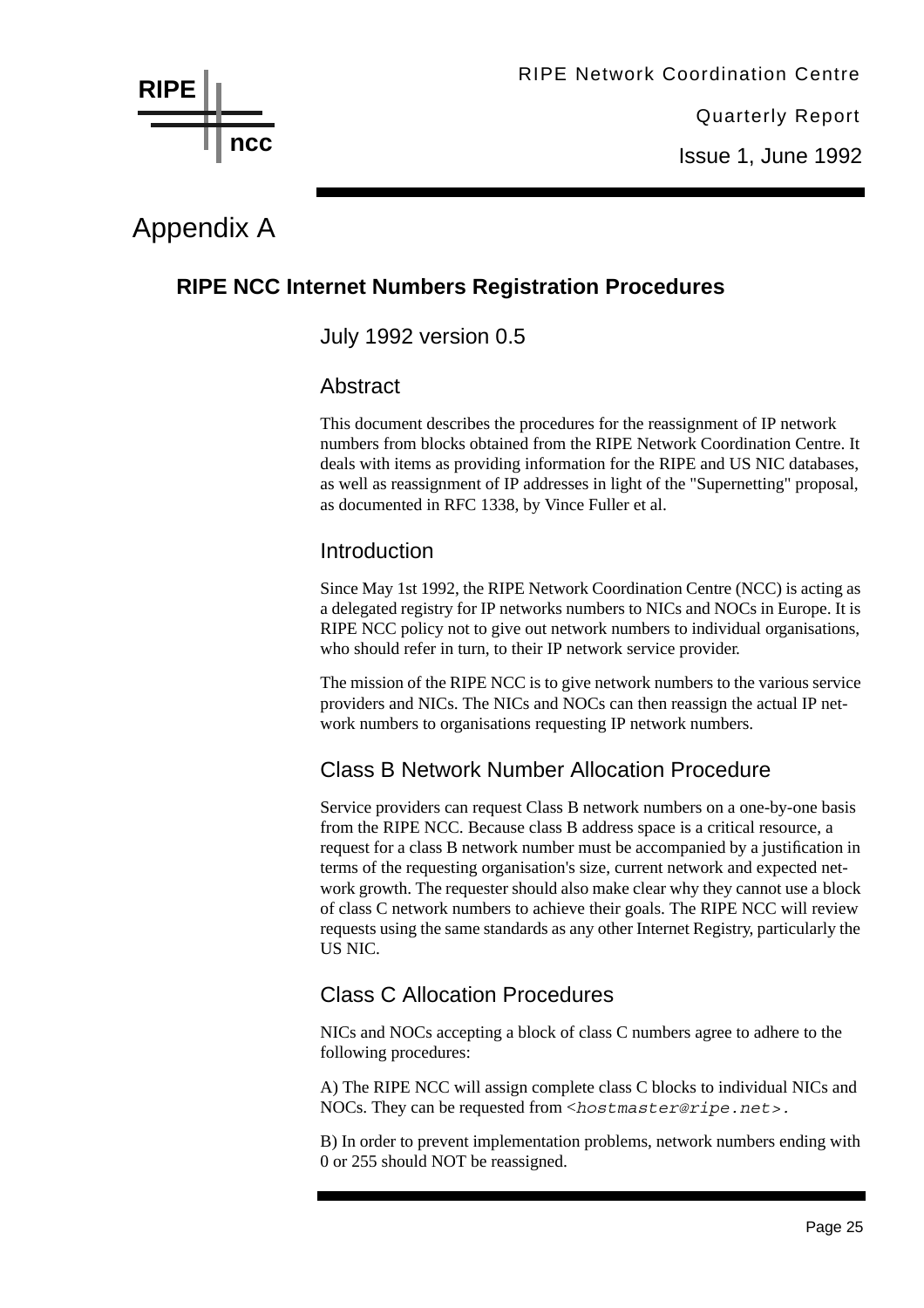Issue 1, June 1992

C) Full information about reassigned network numbers must be reported back to the RIPE NCC and the US NIC in full RIPE database format (ref ripe-w02). The complete entries should be sent immediately after reassignment to *<ripe-dbm@ripe.net>* and *<hostmaster@nic.ddn.mil>*

D) Reassignment of class C network numbers should be done in a manner that facilitates Supernetting (see next section).

E) Requests for network numbers should be reasonable. All NICs and NOCs should prevent stockpiling of network numbers.

F) On first request from the RIPE NCC, the class C network numbers not yet reassigned, must be returned to the RIPE NCC.

#### **Supernetting**

**RIPE**

**ncc**

NICs and NOCs reassigning IP network numbers are urgently requested to read the Supernetting proposal by Vince Fuller et al. This document can be obtained from the rfc section of the RIPE document store or other RFC drafts servers. It is called rfc1338.txt.

The Supernetting proposal was made to reduce the increase of routing table size in the current Internet. It proposes to create a hierarchy of IP network numbers, which can then be aggregated resulting in less routing table entries in routing equipment. While this proposal has not been formally adopted we expect that something at least along the same principle will be implemented in the near future.

Here is how it works:

If an organisation A needs 8 class C network numbers, the numbers should be given out in such a way that the routing information for each of these 8 networks could appear as one entry with the correct mask in international routers.

More concretely:

Service provider S hands out networks 192.24.8 through 192.24.15 to organisation A. These networks can then appear in routing equipment as a supernet route to 192.24.8 with mask 255.255.248.0. This way 8 class C network numbers appear as one routing table entry.

The guidelines that can be derived from the Supernetting proposal are:

A) Service providers should reserve blocks of class C network numbers from their allocation for each organisations requesting class C network numbers.

B) The size of these blocks should always be a power of 2.

C) The numbers in these blocks should be contiguous.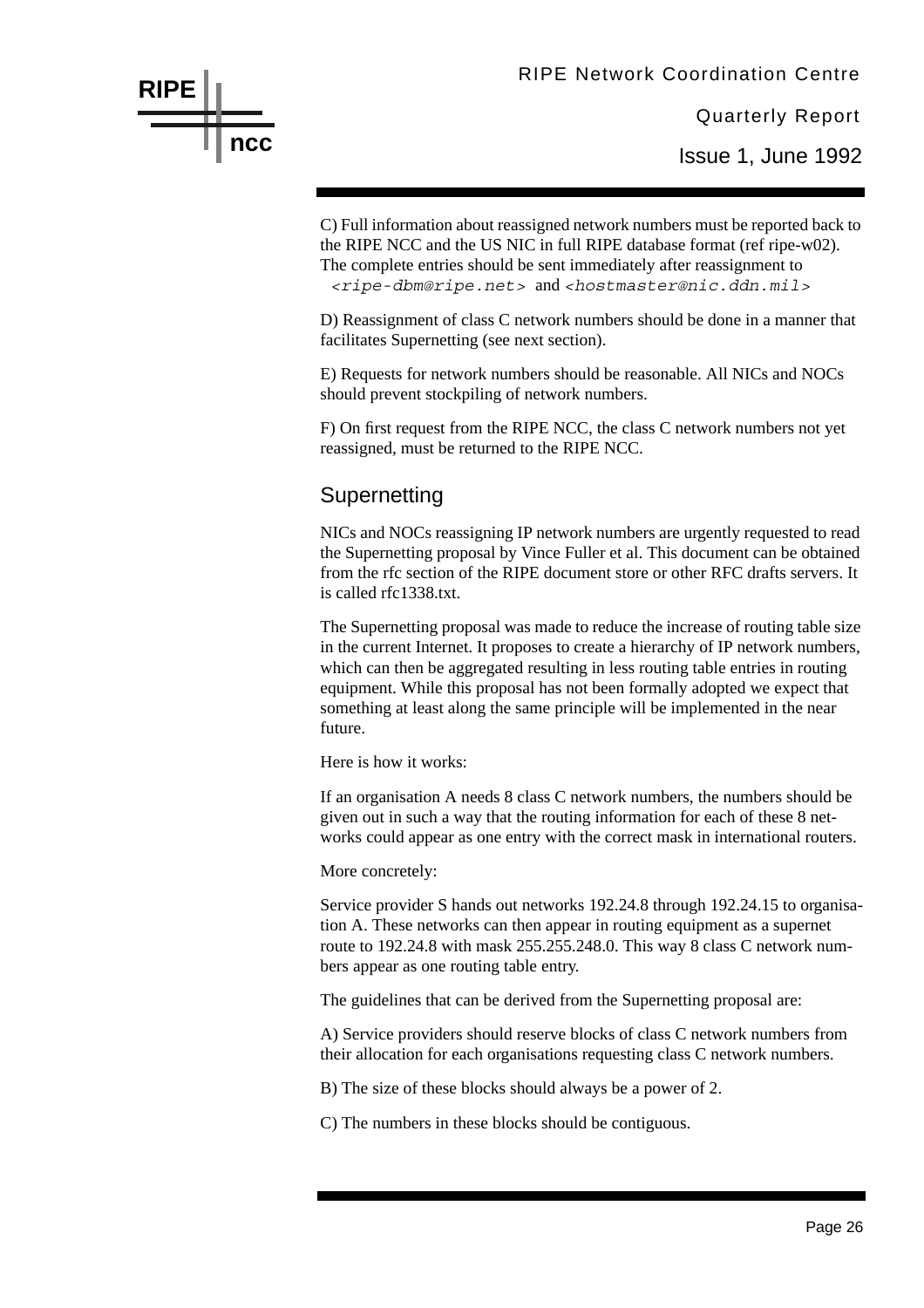

Issue 1, June 1992

D) The blocks should start on bit boundaries (ie powers of 2, AND multiples of the block size)

E) The blocks reserved for an organisation should be sufficient for a reasonable expected growth over the next few years.

F) Multi-homed organizations may obtain address space from one of their providers, the RIPE NCC, or the global NIC, as is appropriate to their network configuration. These organisations are strongly encouraged to contact the RIPE NCC for guidance.

If you have any questions concerning this, please do not hesitate to call or mail us at *<ncc@ripe.net>.*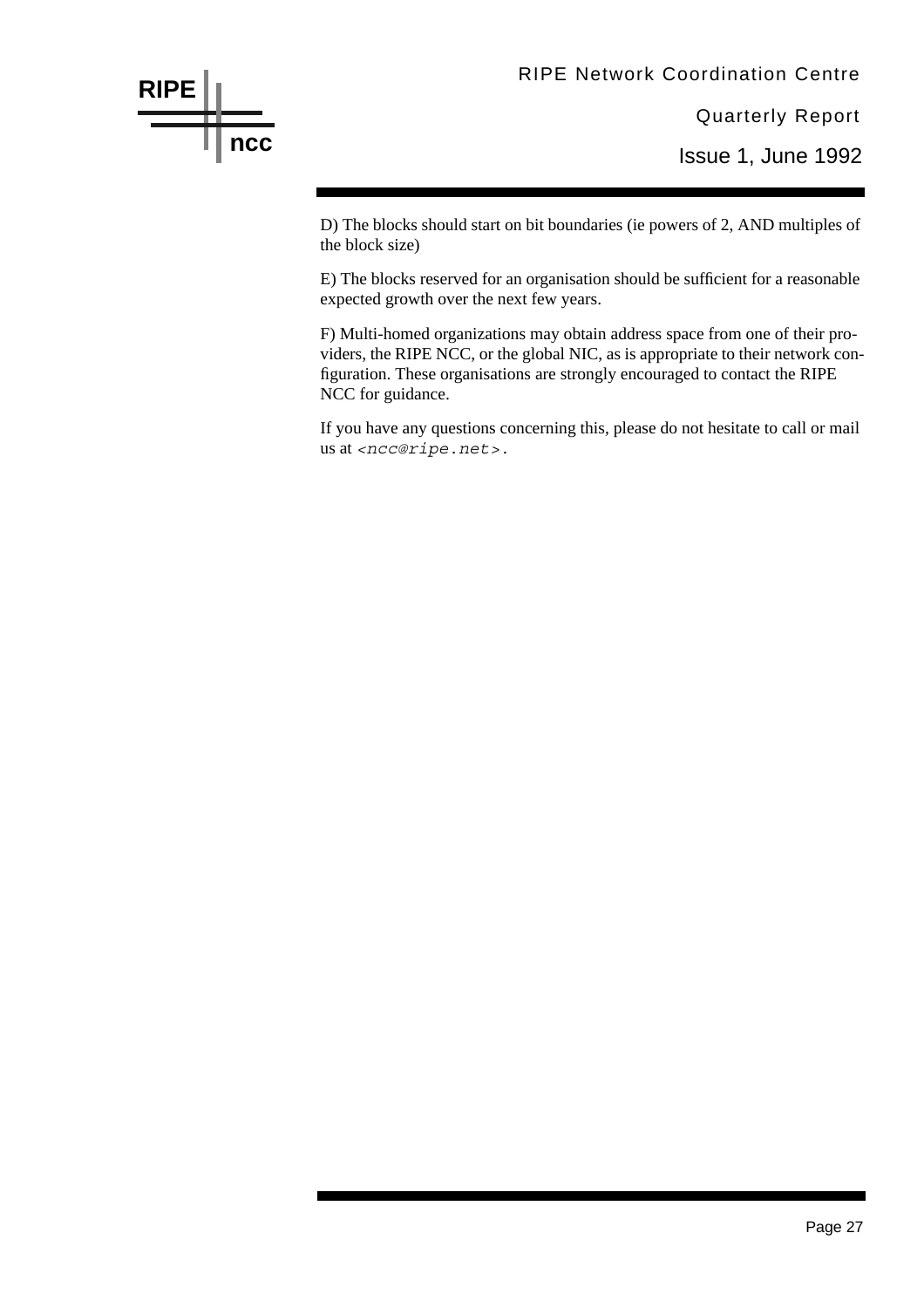

Issue 1, June 1992

# Appendix B

# **Meetings Attended**

The following meetings were attended by staff during the first quarter of the RIPE NCC operations.

| Date        | Name & Location                               | Attendee                                          |
|-------------|-----------------------------------------------|---------------------------------------------------|
| April 10-12 | <b>EAT Meeting</b><br>Amsterdam, Netherlands  | Daniel Karrenberg                                 |
| April 27-29 | 12th RIPE Meeting<br>Amsterdam, Netherlands   | Daniel Karrenberg<br>Marten Terpstra<br>Anne Lord |
| May 11-14   | <b>JENC'92</b><br>Innsbruck, Austria          | Daniel Karrenberg<br>Marten Terpstra              |
| May 14      | <b>RARE CoA</b><br>Innsbruck, Austria         | Daniel Karrenberg                                 |
| June 4      | <b>EBONE Action Team</b><br>London, UK        | Marten Terpstra                                   |
| June 5      | <b>EBONE Operations</b><br>Team<br>London, UK | Marten Terpstra                                   |
| June 10-12  | <b>IEPG</b><br>Tokyo, Japan                   | Daniel Karrenberg                                 |
| June 15-18  | INET'92<br>Kobe, Japan                        | Daniel Karrenberg<br>Marten Terpstra              |
| June 28     | <b>EUnet Backbone</b><br>Leuven, Belgium      | Daniel Karrenberg                                 |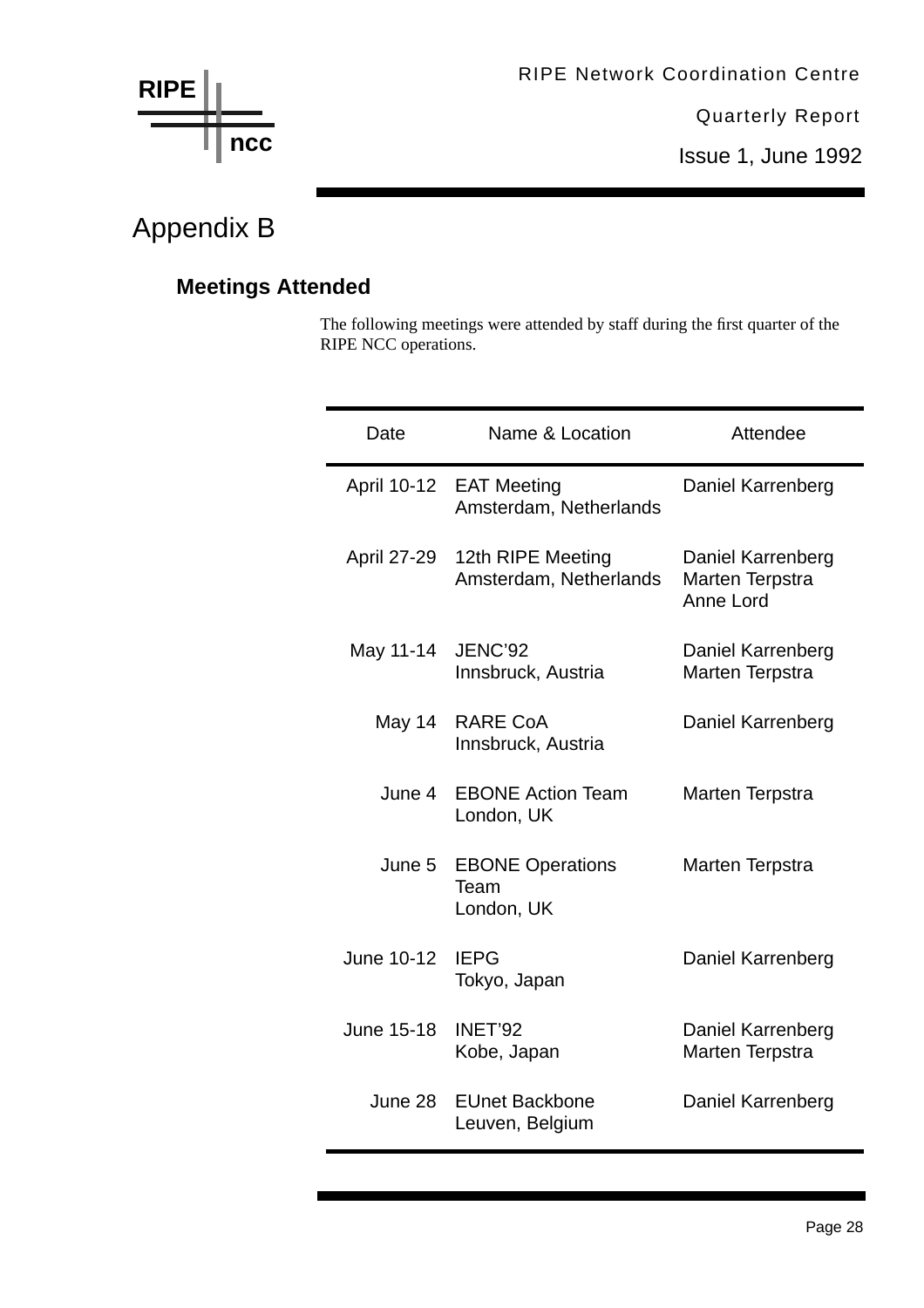

Issue 1, June 1992

# Appendix C

# **How to use the Interactive Information Server**

To encourage and facilitate use of the Information Server, it has been designed as an interactive service, which aims to be both uncomplicated and easy to use. The basic framework for presenting the information to the user is via a series of hierarchically arranged menus. Additionally, using the IIS the NCC has made it possible to receive copies of the documents by electronic mail.The various interfaces implement this in slightly different ways and these are described in more detail below.

# Navigation of the Document Store using the IIS

The basic framework for presenting the information to the user is via a series of hierarchically arranged menus. The menu you see once you are connected is the Main Menu. This is shown below.



However within this, as the menu above indicates, are a number of different interfaces. Fundamentally, the Interactive Information Service has been designed to cater for two types of user: those with no previous knowledge of the NCC who may wish to "browse" through the document store and those with a specific area of interest, who may wish to "search" the document store.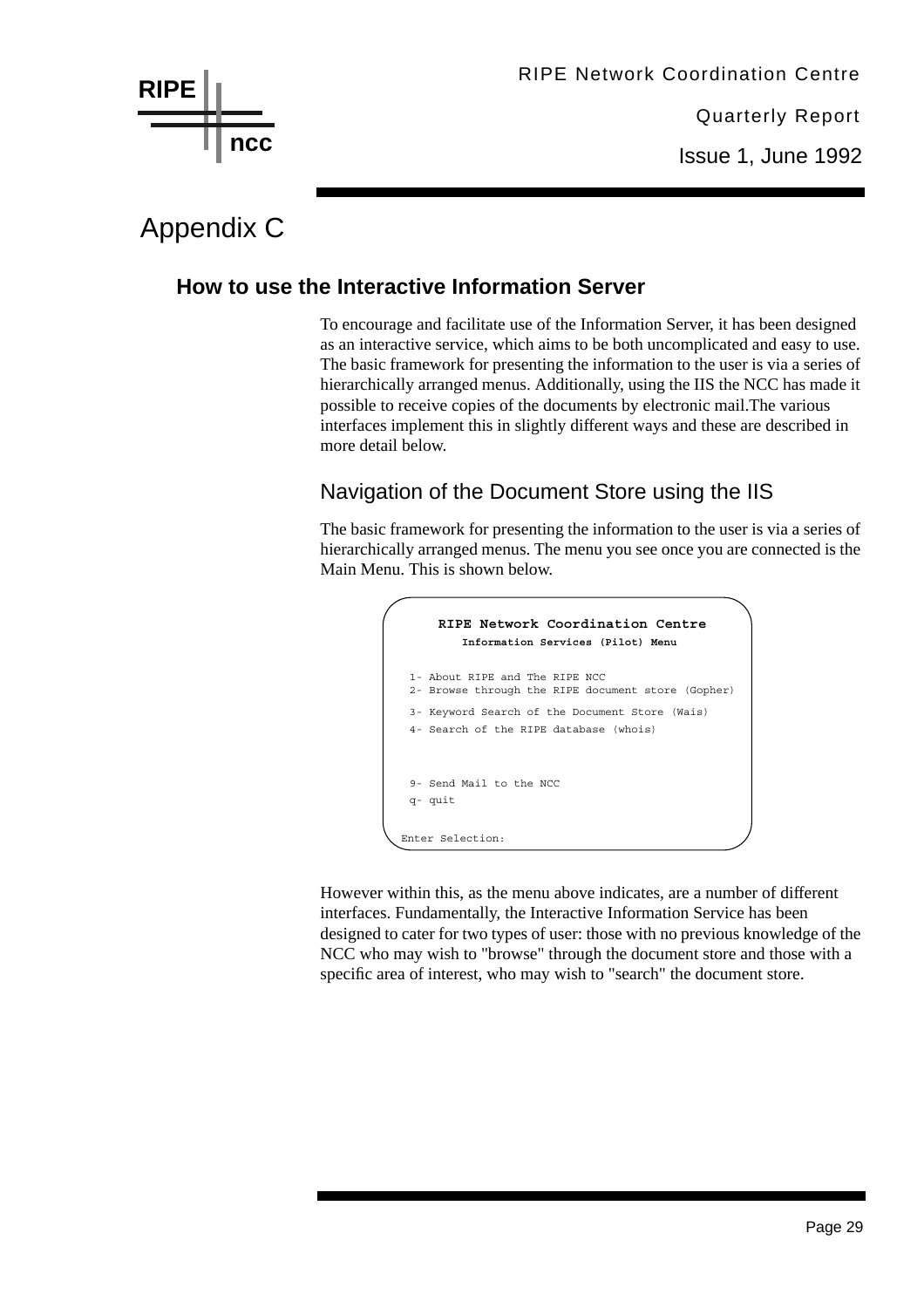

#### WAIS access

The RIPE NCC has installed on the Information Server a WAIS interface. This enables the user who has a specific topic of interest, rapid access to documents. If the WAIS keyword search is selected from the main menu you will move immediately to a sub menu which is shown below:

| <b>SWAIS</b> |          | Source Selection                                                                                     | Source: 3 |
|--------------|----------|------------------------------------------------------------------------------------------------------|-----------|
| #            | Server   | Source                                                                                               | Cost      |
| 001          |          | all-documents                                                                                        | free      |
| 002          |          | ripe-database                                                                                        | free      |
| 003          |          | ripe-docs                                                                                            | free      |
| 004          |          | rfc                                                                                                  | free      |
|              |          |                                                                                                      |           |
|              |          |                                                                                                      |           |
|              |          |                                                                                                      |           |
|              |          |                                                                                                      |           |
|              | Keyword: |                                                                                                      |           |
|              |          | <space> selects, w for keywords, arrows move, <return> searches, q quits,? for help</return></space> |           |

This offers a choice of indices for search, including a global index which searches 'all documents'. Selecting just this index will search all documents in the RIPE document store. The selection is made by positioning the cursor using the arrow keys and hitting return. You are then prompted to enter your search word. More than one word may be entered provided it is separated by a space. Entering return will activate the search. The results of the search will be displayed in tabular form with the names of the documents, the documents size and the score. The documents appear in descending score order from high to low. A high score represents a higher number of keyword matches in the document. To read the document simply hit return when the cursor bar is positioned over the document title.

A particular feature of the WAIS keyword search access is that you do not have to read the document before asking for it to be mailed to you. By typing 'm' when the cursor bar is over the document of interest, the user will be prompted for an e-mail address and subsequently be returned to the same position within the structure of the document store. Typing 'q' will quit the search and return the user to the main menu. Typing's' you will move back one level through the menu, giving the source of the document. Typing '?' will give access to help.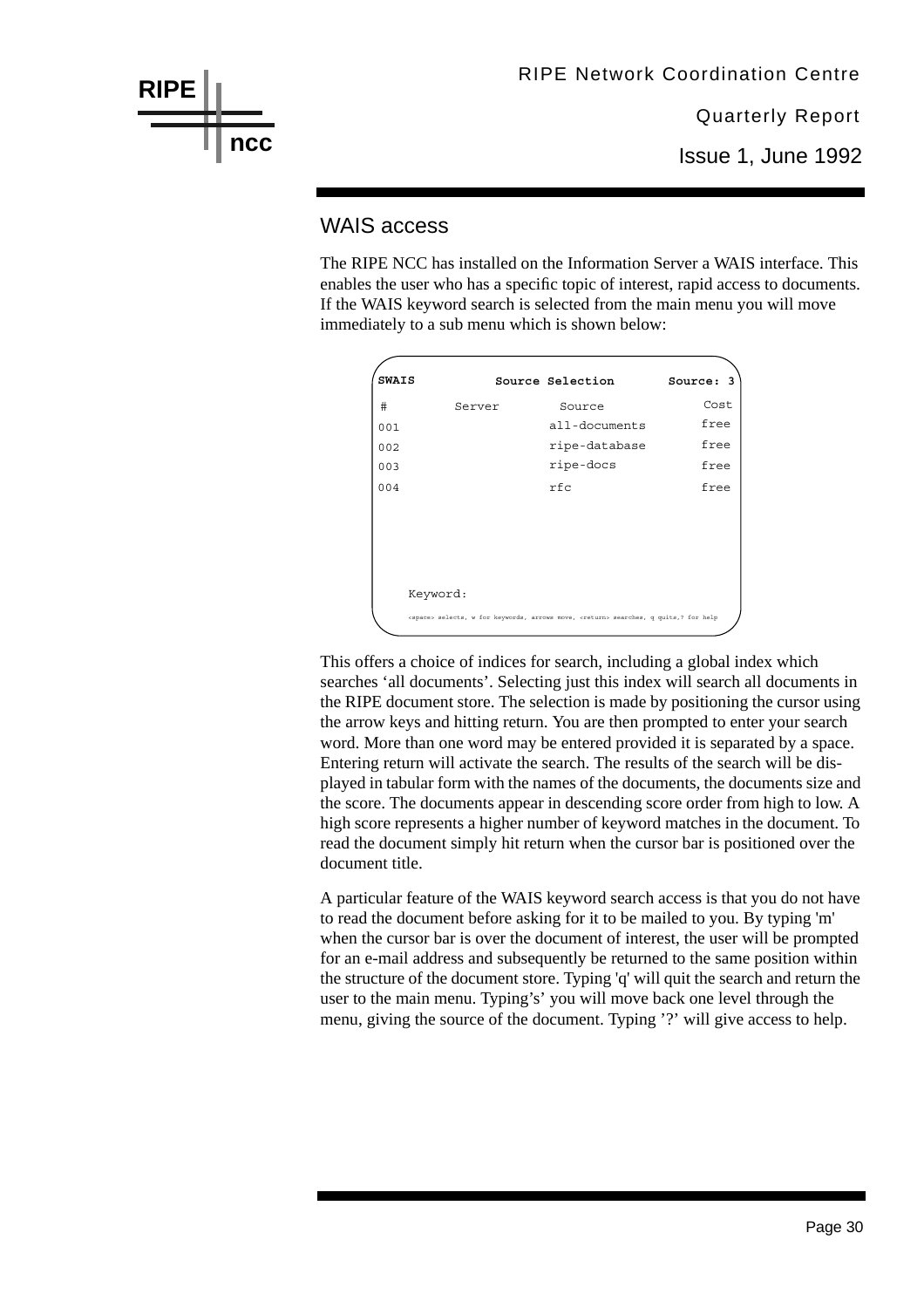

#### GOPHER access

The RIPE NCC also has GOPHER access to the RIPE document store. The information is arranged in a series of hierarchical menus which can be "walked around and browsed through" using a combination of arrow keys to select topics of interest and a 'pager'. If you select item 2 from the main menu you will get the following sub-menu

| Gopher Client - RIPE Network Coordination Centre                                           |
|--------------------------------------------------------------------------------------------|
| ripe                                                                                       |
| ---> 1. archives/<br>$2.$ dbase/<br>$3.$ docs/<br>$4.$ links/<br>5. maps/<br>$6.$ ripe-op/ |
| Page: $1/1$<br>Press? for help, q to quit, u to go up                                      |

Each sub menu is followed by either a slash or a dot. The former indicates further sub-menus and a dot indicates a document. It is easy to read a document and there are two ways of doing this. Either position the cursor over the document title and hit enter or type in the document number followed by a return. After reading the document the user is prompted as to whether they would like to receive an e-mail copy of the document, and if so, to enter the e-mail address of the recipient.

# Accessing the Interactive Information Server

Regardless of protocol the information service is easily reachable from the internet, IXI and Public Data Networks alike. From the Internet you type: *telnet info.ripe.net.* If the message "host unknown" is received, type: *telnet 192.87.45.1*

Using IXI you can connect on most machines by typing: *PAD 020430459300031* and via the Public Data Network by typing: *PAD 0204129004331.* Further details on methods of access can be found on the back page of the 'Interactive Information Service' leaflet.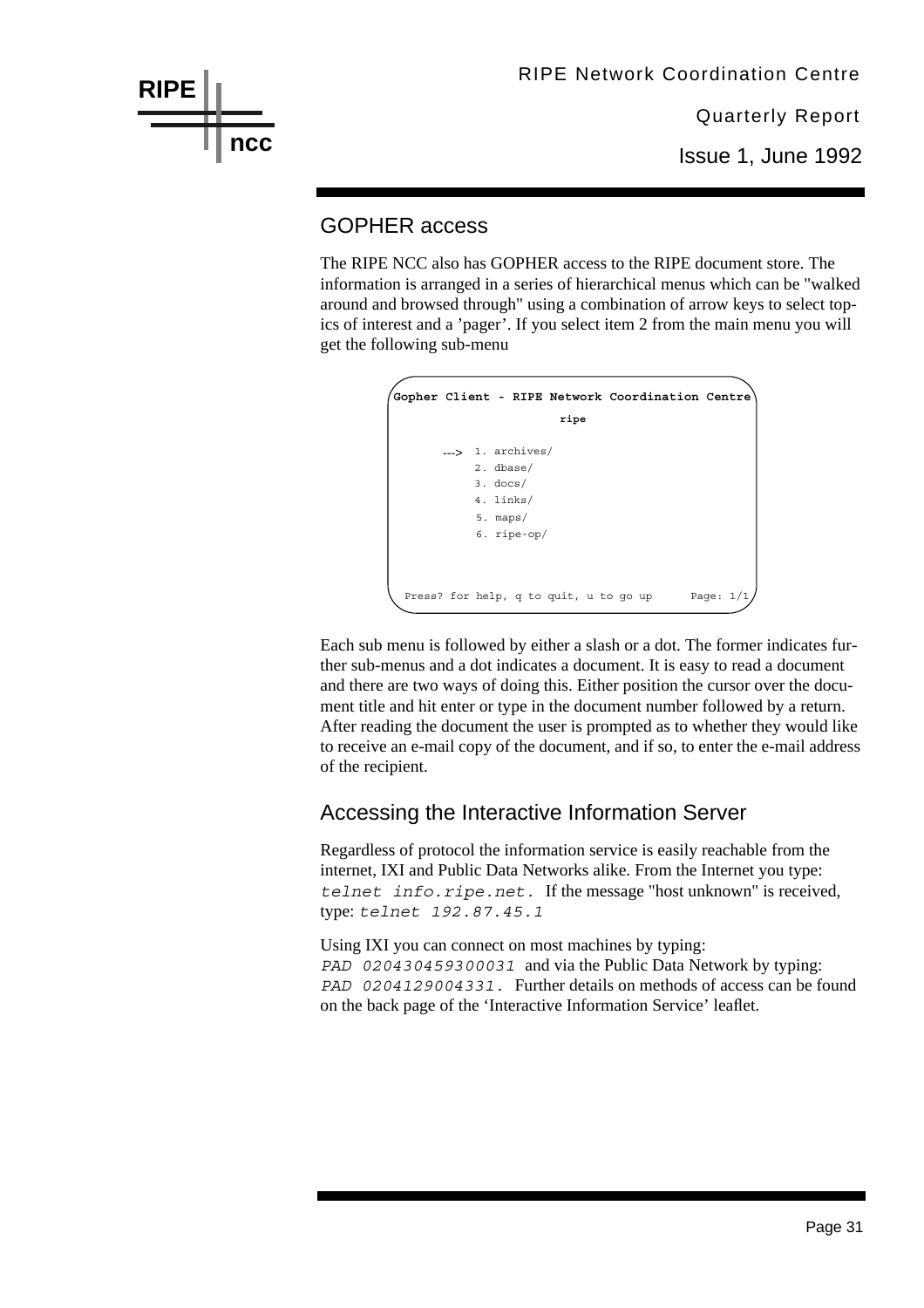

# Appendix D

# **Domain Table**

This appendix gives an overview of all top level domains, and other categories mentioned in the tables and graphs.

| Domain                              | Specifying                                                      |
|-------------------------------------|-----------------------------------------------------------------|
| $\overline{IX}$                     | $\overline{IX}$                                                 |
| <b>IIS</b>                          | the Interactive Information Server                              |
| <b>LOCAL</b>                        | the NCC itself using IP                                         |
| NCC-X25                             | the NCC itself using X.25                                       |
| <b>PSPDN</b>                        | the Public Data Network                                         |
| <b>UNKNOWN</b><br><b>UNRESOLVED</b> | no mapping between IP address and<br>domain name could be found |
| com                                 | commercial organisations (mainly in the<br>US)                  |
| edu                                 | educational organisations (mainly in the<br>US)                 |
| gov                                 | US government organisations                                     |
| mil                                 | US military organisations                                       |
| net                                 | network providers and related organisa-<br>tions                |
| org                                 | organisations (mainly in the US)                                |
| al                                  | Albania                                                         |
| at                                  | Austria                                                         |
| be                                  | <b>Belgium</b>                                                  |
| bg                                  | <b>Bulgaria</b>                                                 |
| by                                  | <b>Byelorus</b>                                                 |
| ch                                  | Switzerland                                                     |
| <b>CS</b>                           | Czechoslovakia                                                  |
| de                                  | Germany                                                         |
| dk                                  | Denmark                                                         |
| dz                                  | Algeria                                                         |
| ee                                  | Estonia                                                         |
| es                                  | Spain                                                           |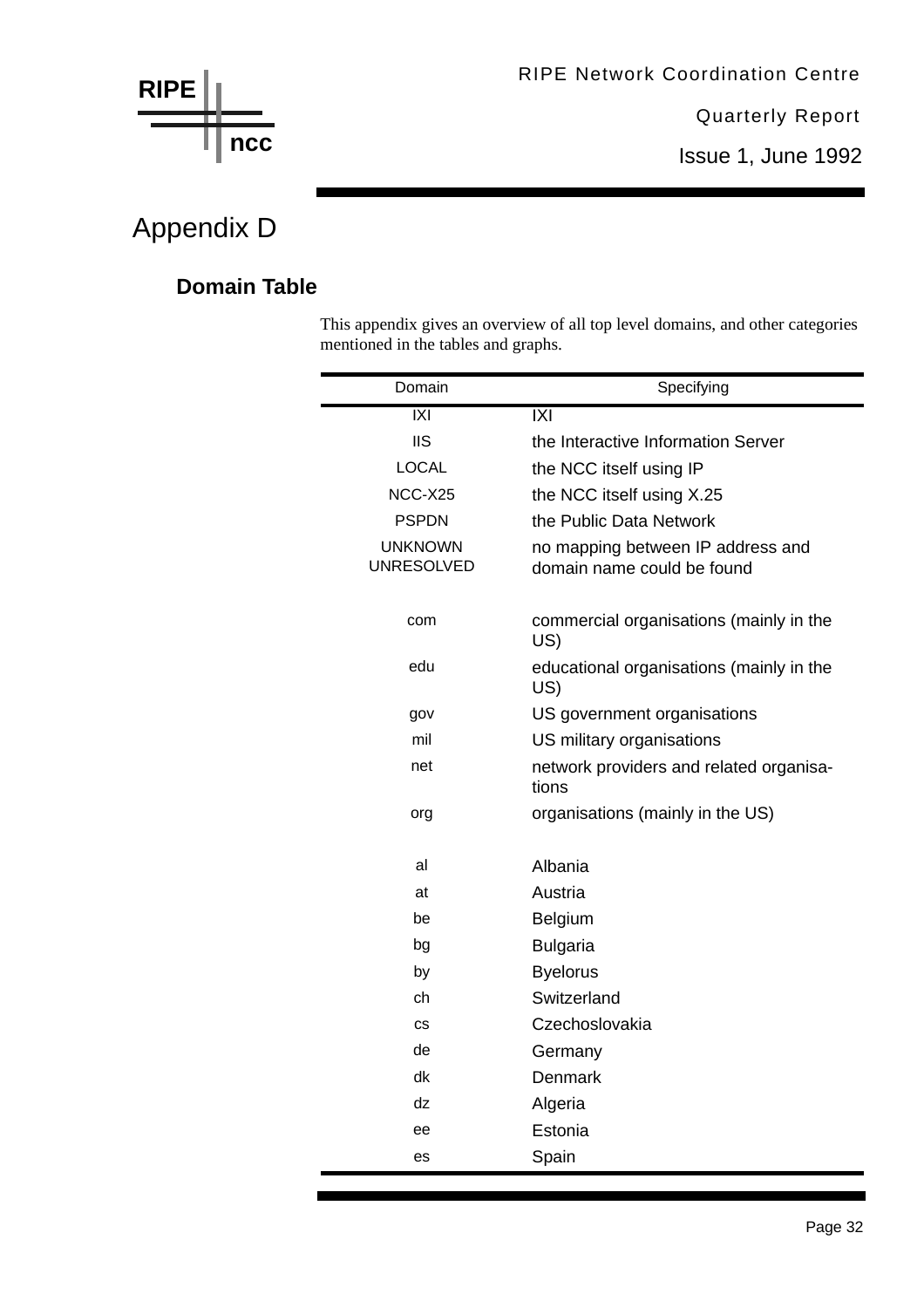#### RIPE Network Coordination Centre

Quarterly Report

Issue 1, June 1992

| Domain                  | Specifying            |
|-------------------------|-----------------------|
| fi                      | Finland               |
| f <sub>r</sub>          | France                |
| gb                      | <b>Great-Britain</b>  |
| gr                      | Greece                |
| hr                      | Croatia               |
| hu                      | Hungary               |
| ie                      | Ireland               |
| is                      | Iceland               |
| it                      | Italy                 |
| il                      | Israel                |
| It                      | Lithuania             |
| lu                      | Luxembourg            |
| $\mathsf{I} \mathsf{v}$ | Latvia                |
| n <sub>l</sub>          | The Netherlands       |
| no                      | Norway                |
| pl                      | Poland                |
| pt                      | Portugal              |
| ro                      | Romania               |
| se                      | Sweden                |
| si                      | Slovenia              |
| su                      | <b>USSR</b>           |
| tn                      | Tunesia               |
| ua                      | Ukraine               |
| uk                      | <b>United Kingdom</b> |
| va                      | Vatican City State    |
| yu                      | Yugoslavia            |

**RIPE**

**ncc**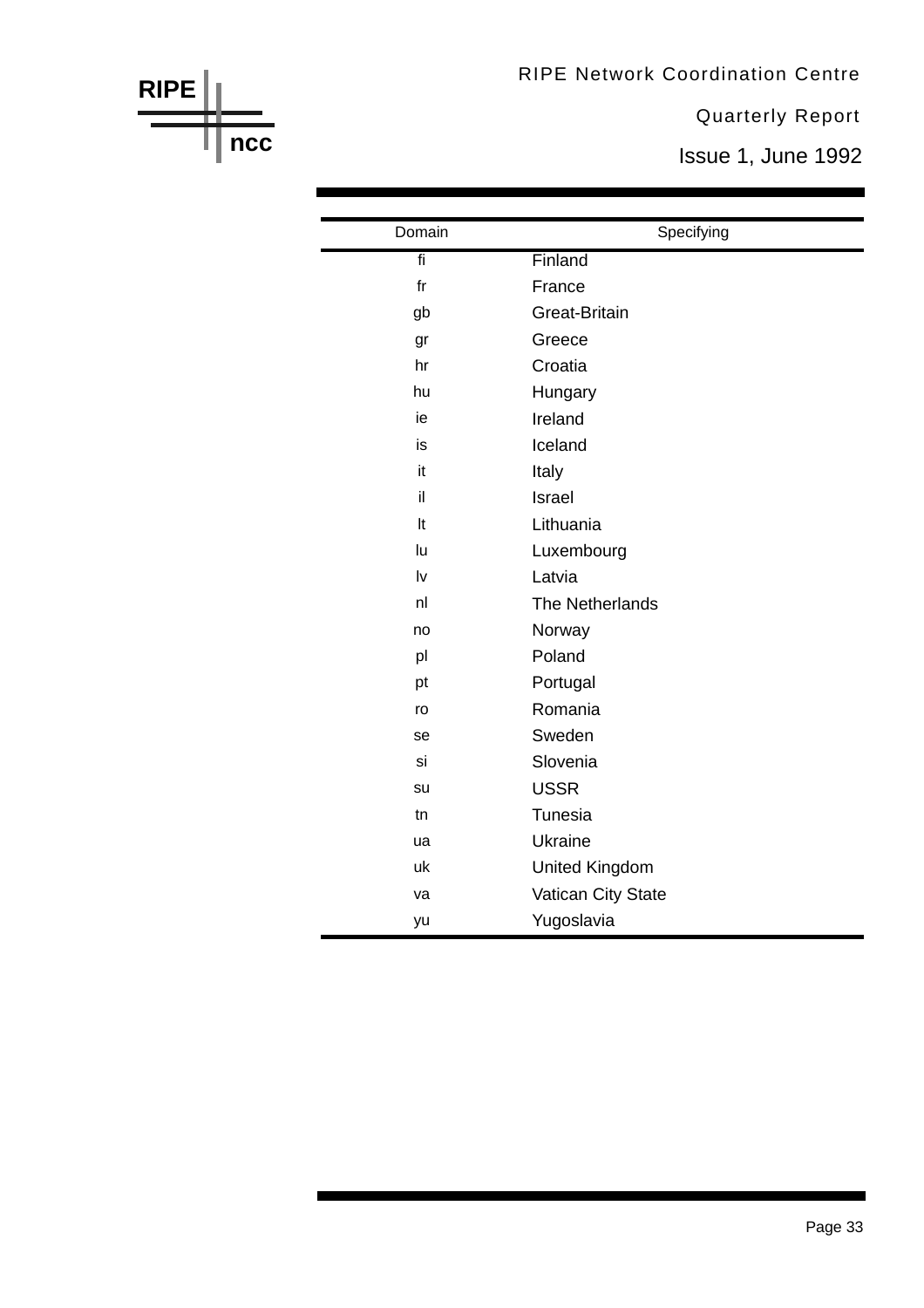

# Appendix G

# **Graphics of Statistical Tables**



# NCC Services Usage Q2 1992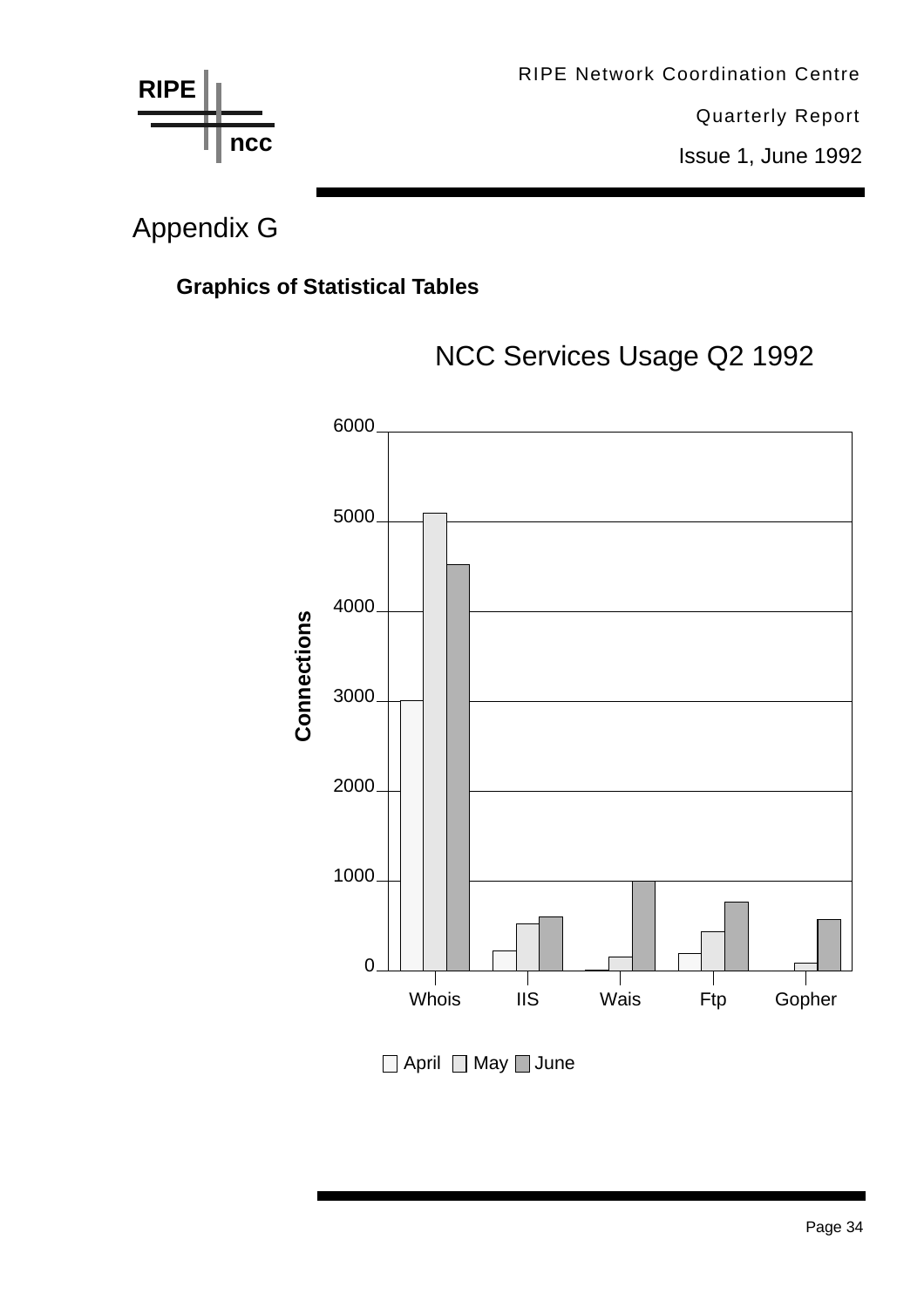

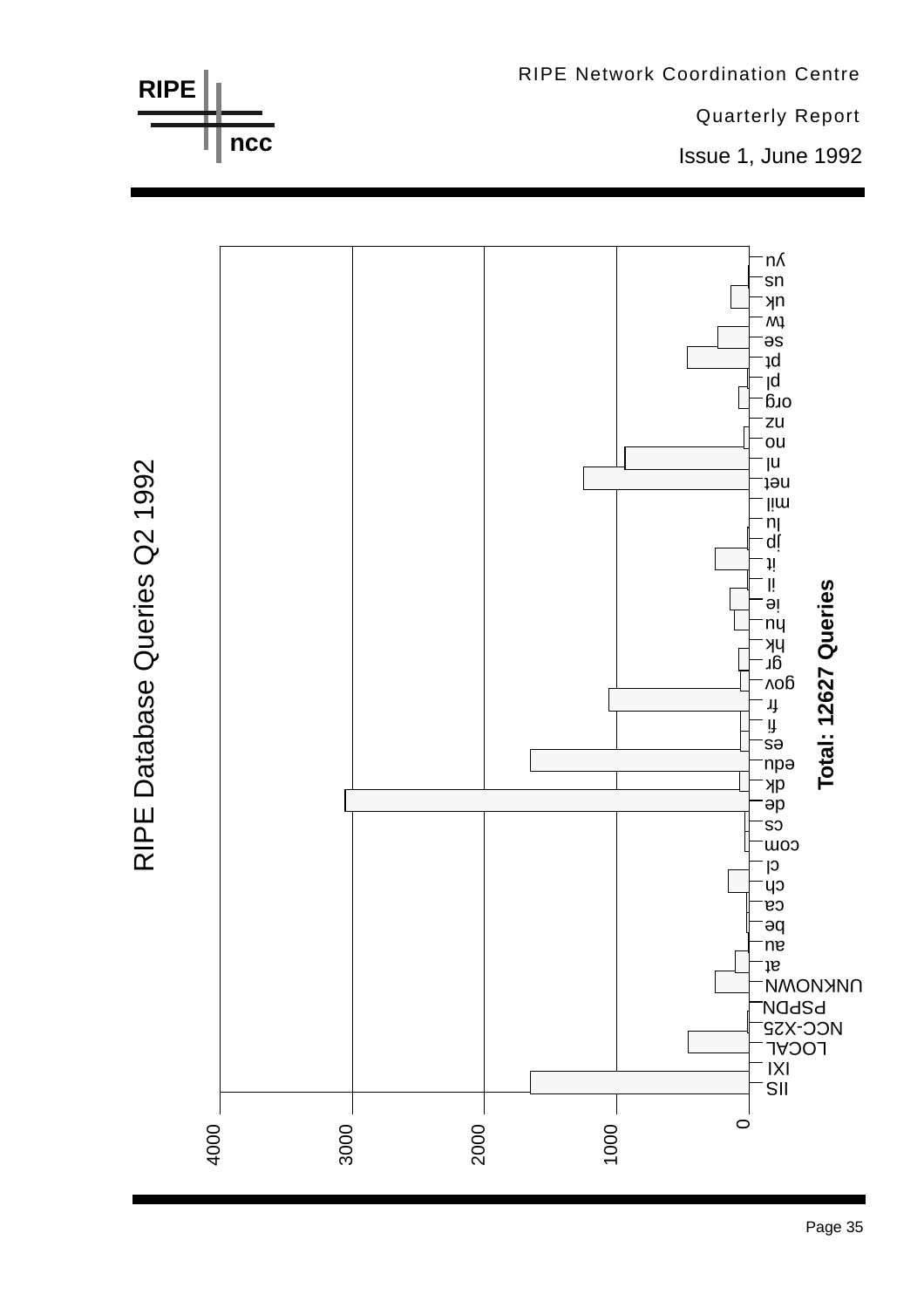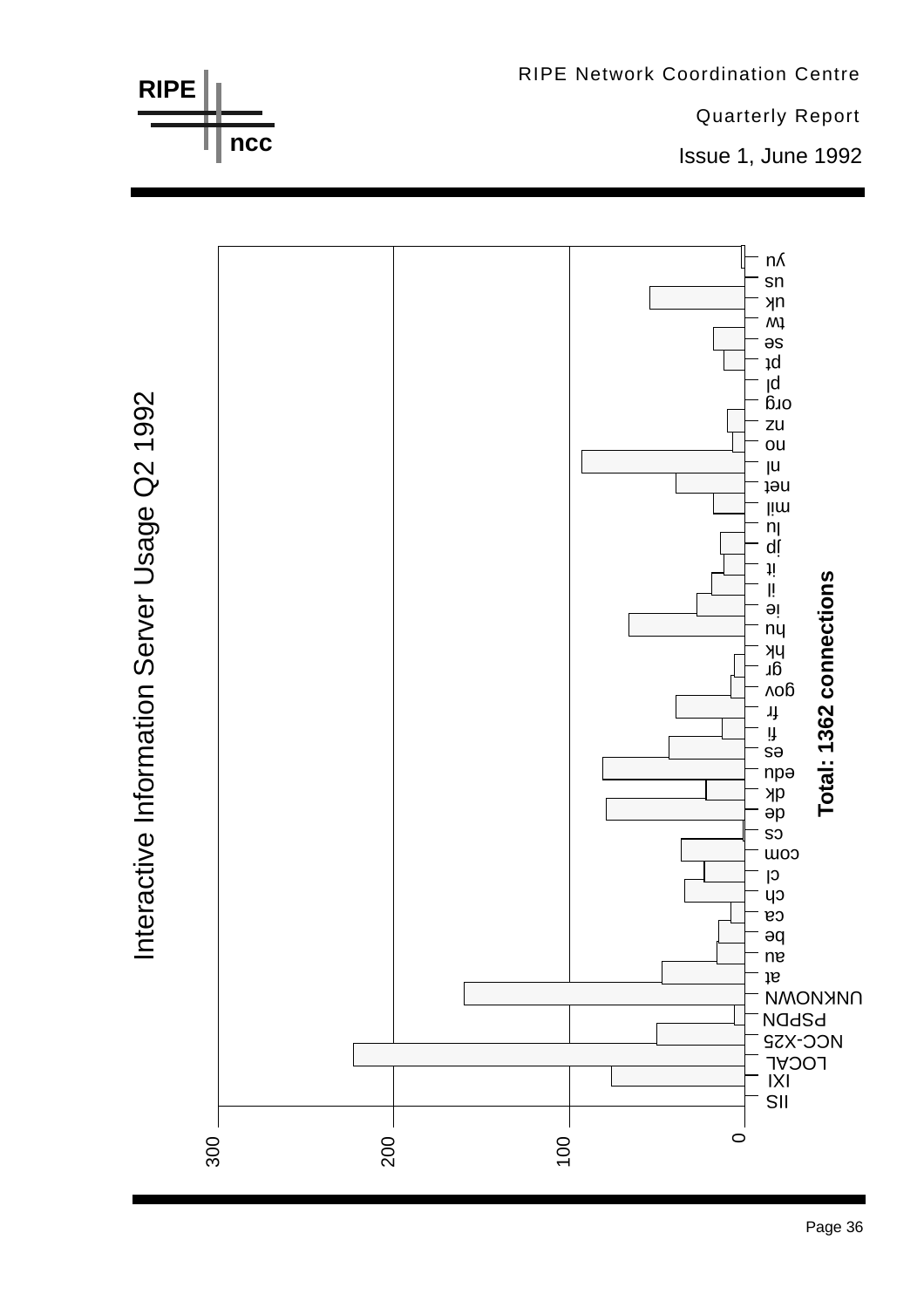

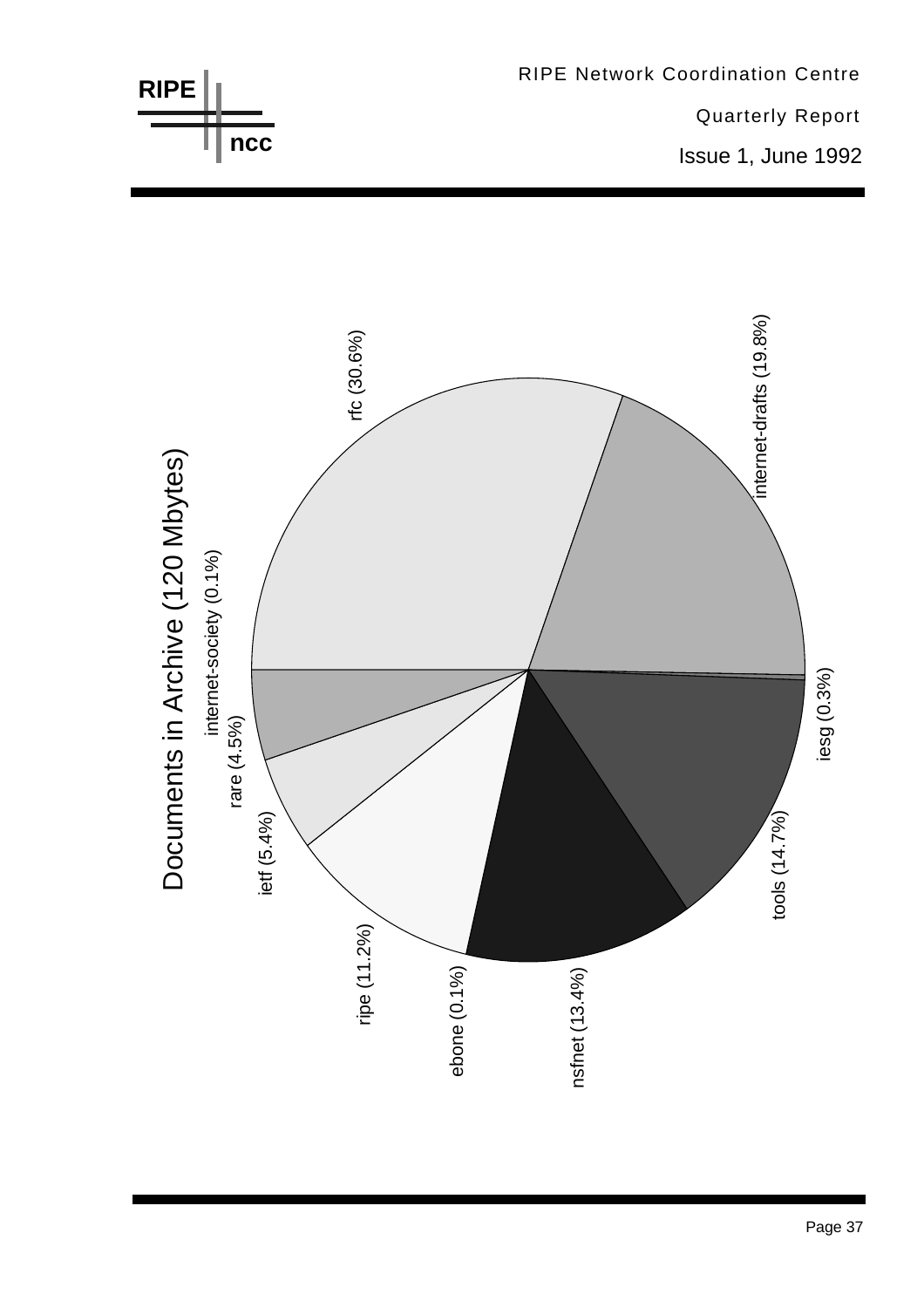

**RIPE Network Coordination Centre**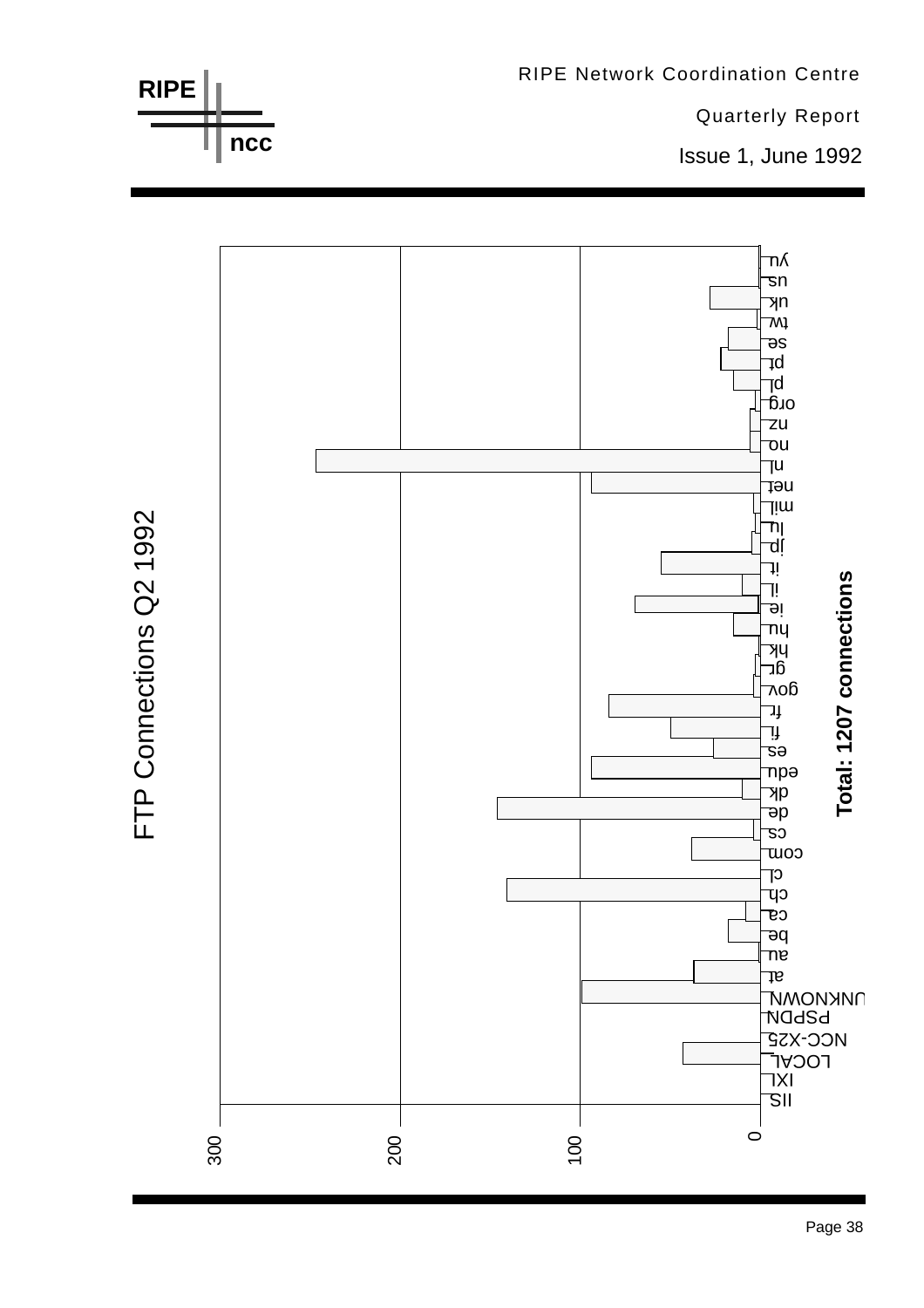



RIPE Network Coordination Centre

Quarterly Report

Issue 1, June 1992

**ncc**

**RIPE**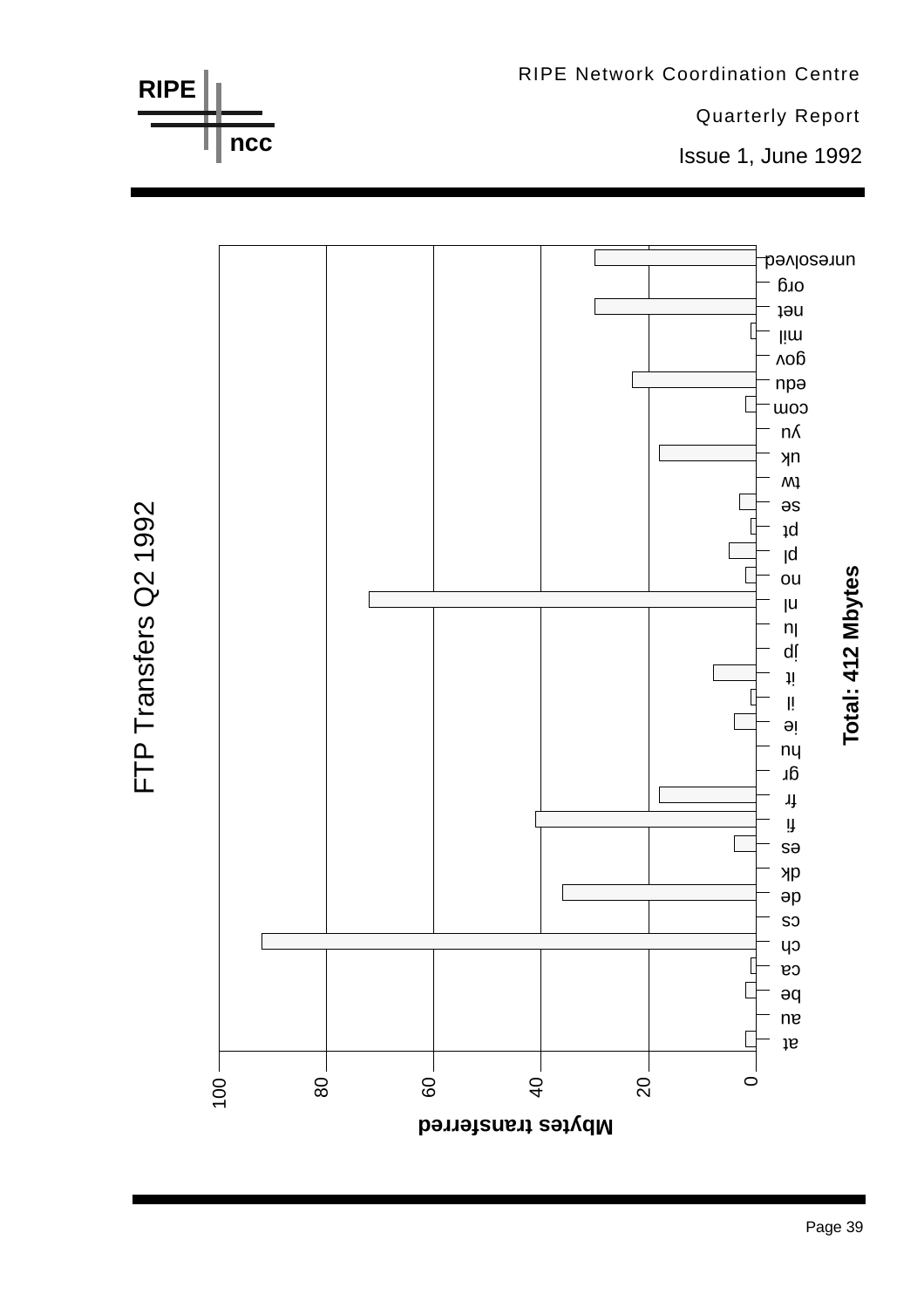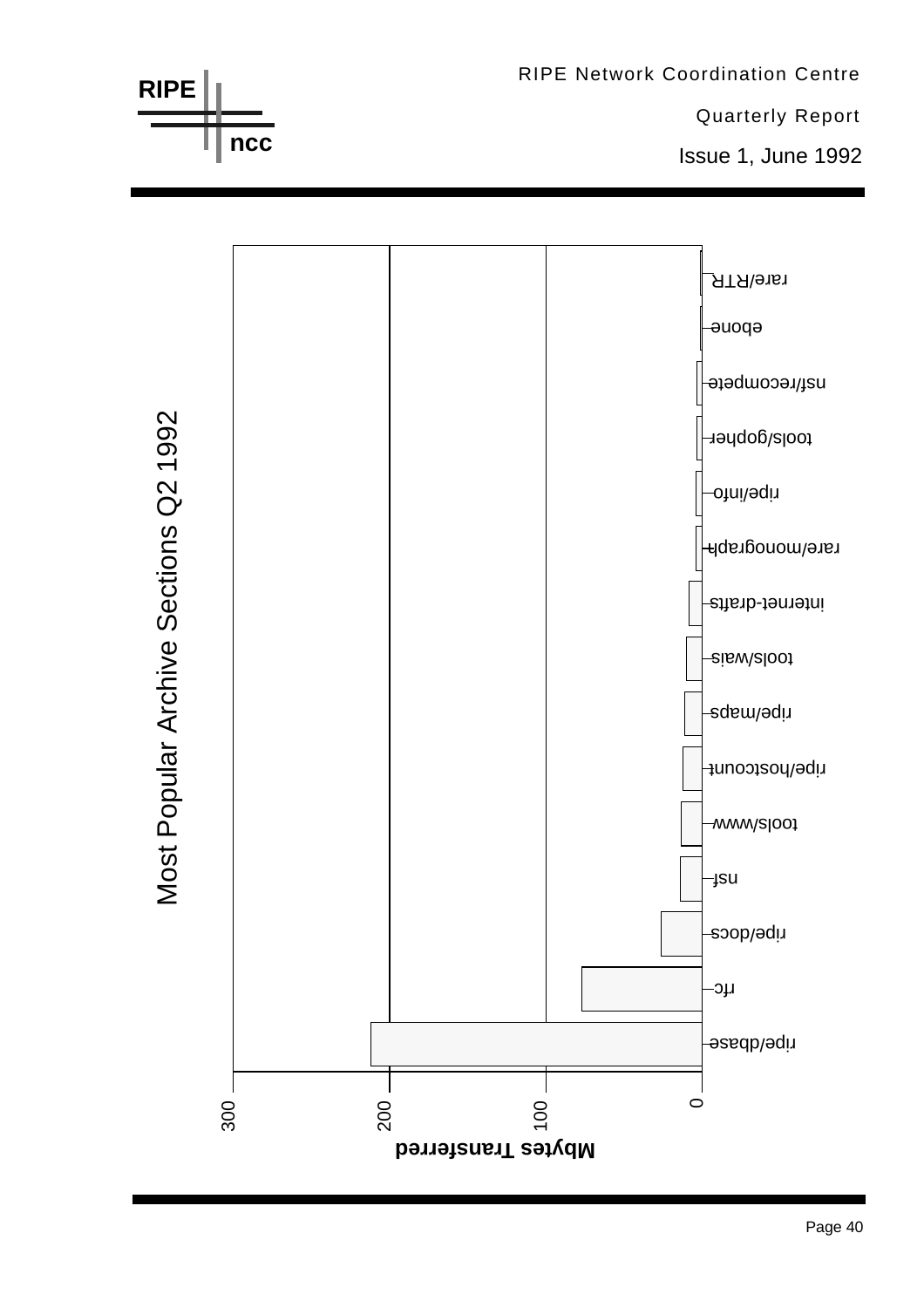

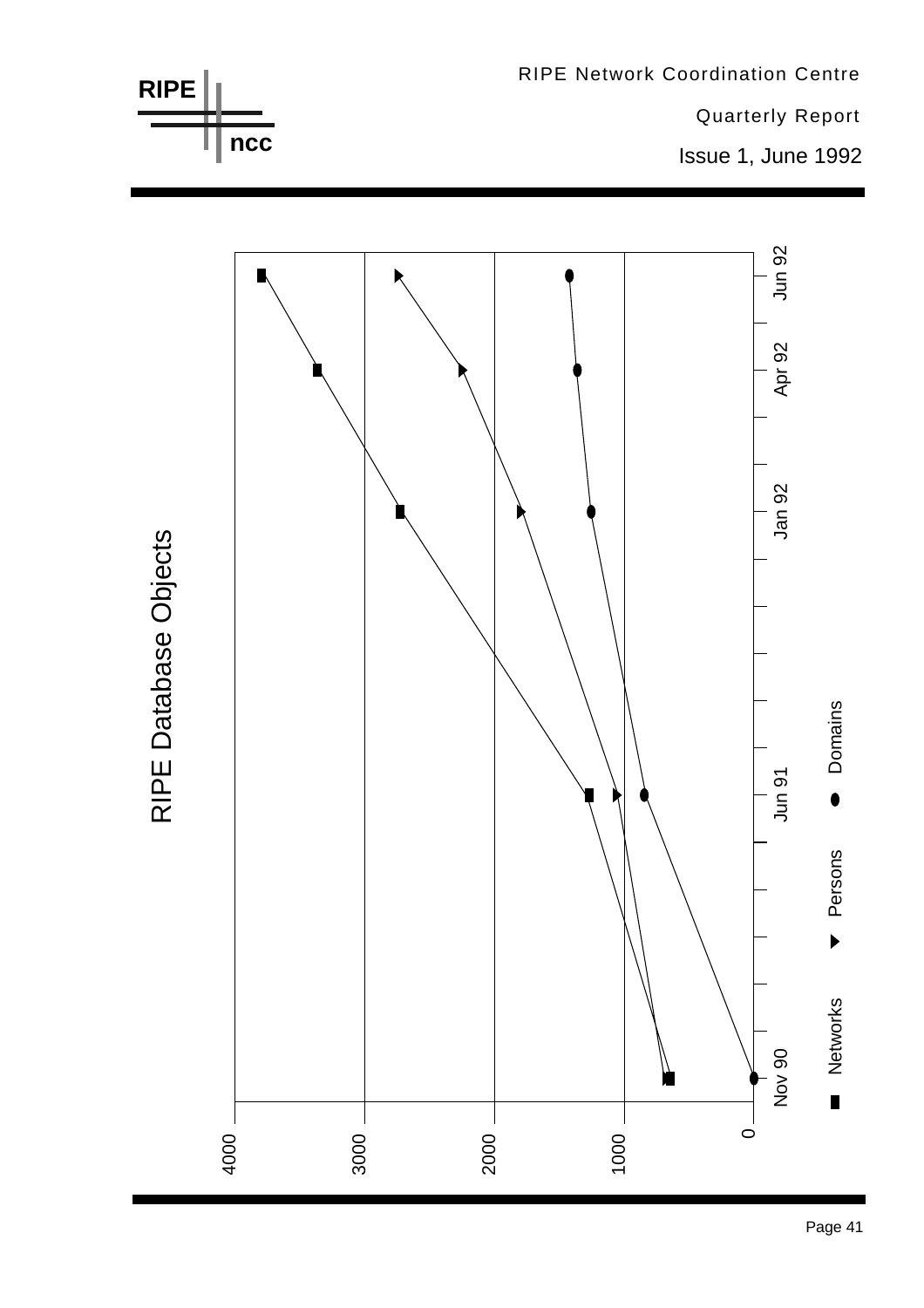

**Countries in hostcount**

Countries in hostcount

Networks in DNS Registered in RIPE Database Networks in DNS Registered in RIPE Database

**RIPE**

**ncc**



Quarterly Report

Issue 1, June 1992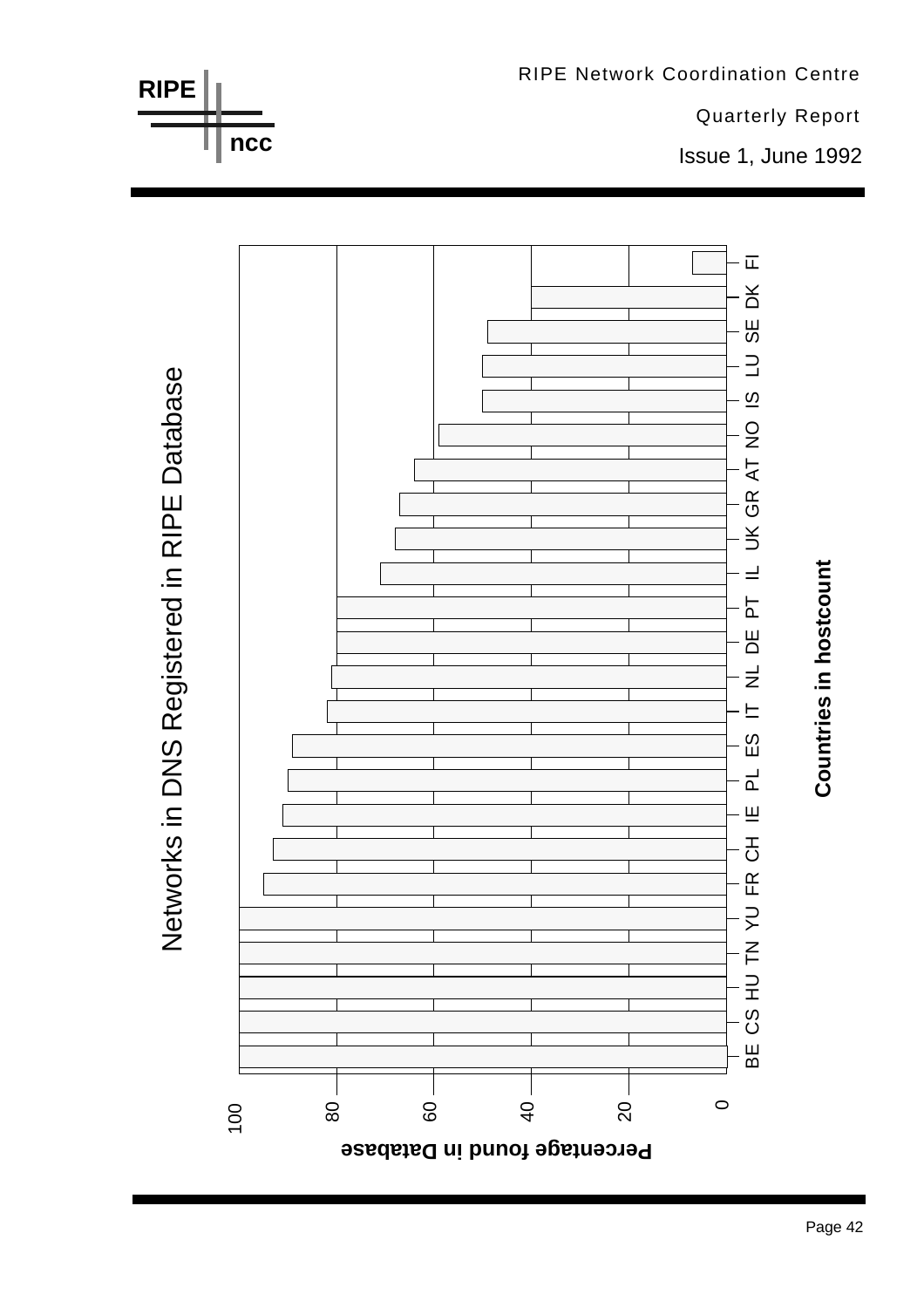



Page 43